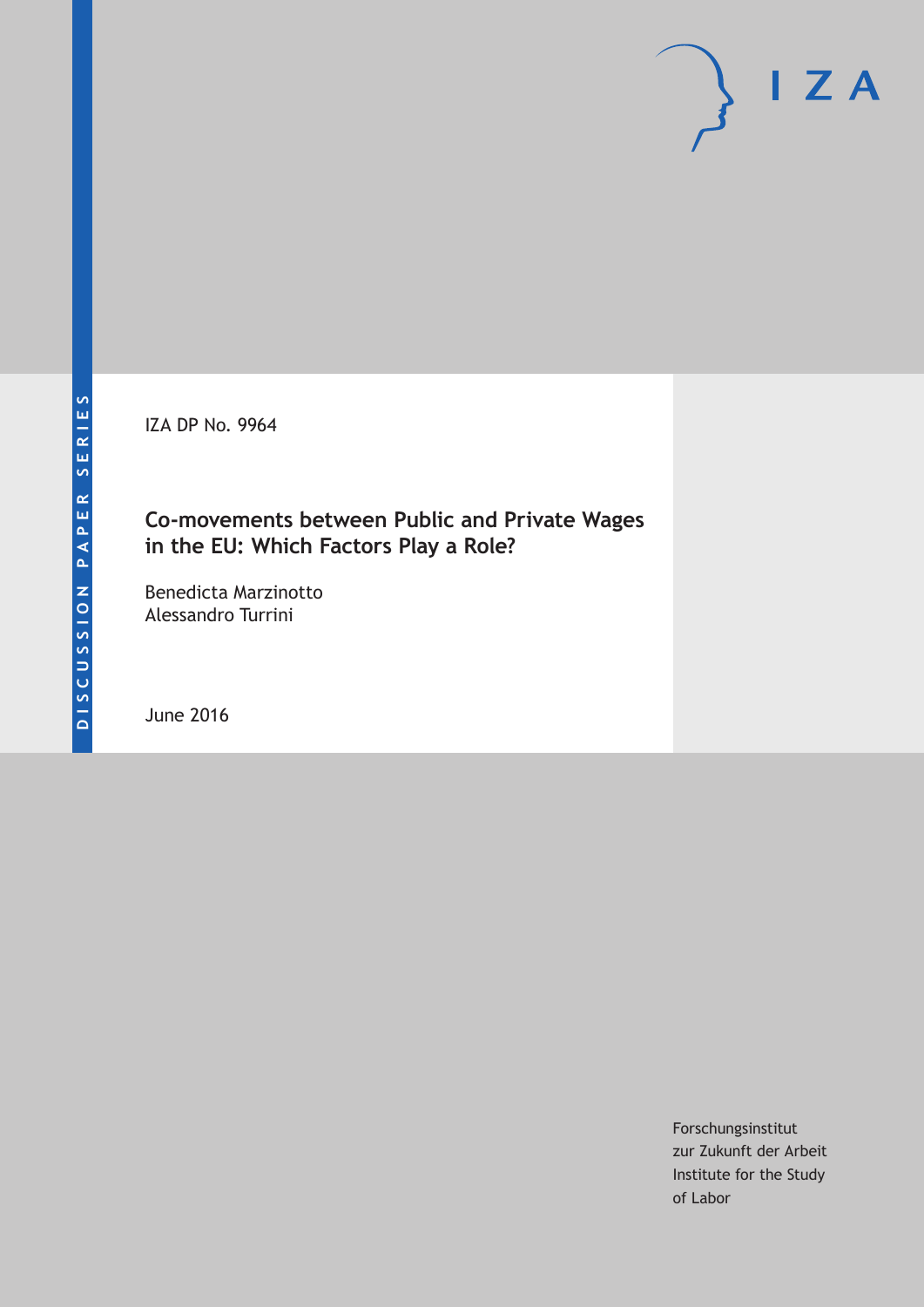# **Co-movements between Public and Private Wages in the EU: Which Factors Play a Role?**

### **Benedicta Marzinotto**

*University of Udine* 

### **Alessandro Turrini**

*European Commission and IZA* 

### Discussion Paper No. 9964 June 2016

IZA

P.O. Box 7240 53072 Bonn Germany

Phone: +49-228-3894-0 Fax: +49-228-3894-180 E-mail: iza@iza.org

Any opinions expressed here are those of the author(s) and not those of IZA. Research published in this series may include views on policy, but the institute itself takes no institutional policy positions. The IZA research network is committed to the IZA Guiding Principles of Research Integrity.

The Institute for the Study of Labor (IZA) in Bonn is a local and virtual international research center and a place of communication between science, politics and business. IZA is an independent nonprofit organization supported by Deutsche Post Foundation. The center is associated with the University of Bonn and offers a stimulating research environment through its international network, workshops and conferences, data service, project support, research visits and doctoral program. IZA engages in (i) original and internationally competitive research in all fields of labor economics, (ii) development of policy concepts, and (iii) dissemination of research results and concepts to the interested public.

IZA Discussion Papers often represent preliminary work and are circulated to encourage discussion. Citation of such a paper should account for its provisional character. A revised version may be available directly from the author.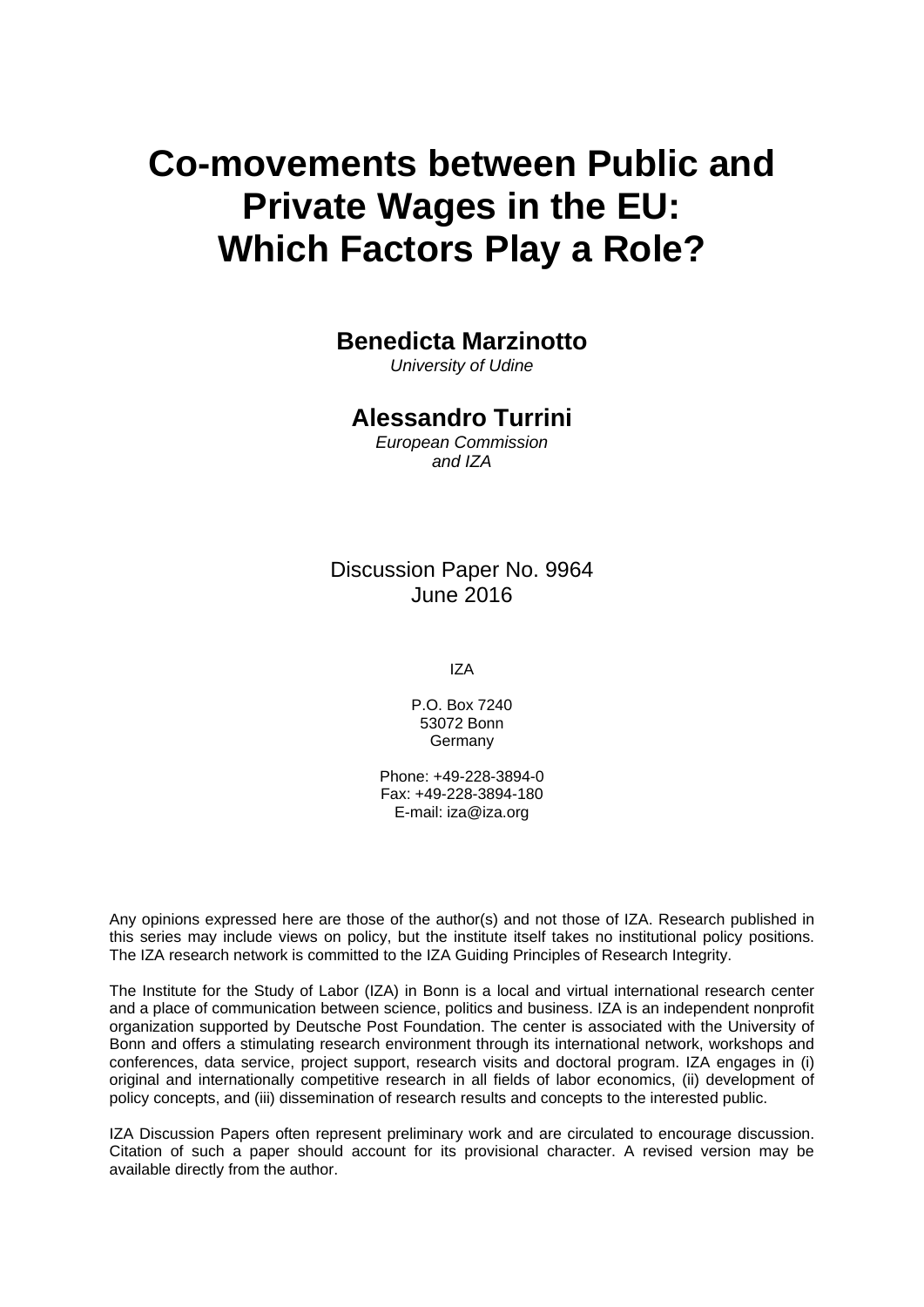IZA Discussion Paper No. 9964 June 2016

# **ABSTRACT**

## **Co-movements between Public and Private Wages in the EU: Which Factors Play a Role?\***

This paper assesses the relationship between government and manufacturing wages. We find that the long-run relation between the two wages is stronger when the government is a large employer. Manufacturing wages are better aligned with productivity and unemployment when public wages, to which they respond, are set through bargaining. Finally, manufacturing wages react in the same way whether public wages are increased or cut, a relation that seems to hold also under fiscal consolidation provided the public sector is a large employer.

JEL Classification: C32, E24, E62, H59

Keywords: government wages, wage-setting, cost competitiveness, fiscal consolidation, cointegration

Corresponding author:

 $\overline{a}$ 

Benedicta Marzinotto Department of Economics and Statistics University of Udine Via Tomadini 30/A 33100 Udine Italy E-mail: benedicta.marzinotto@bruegel.org

Acknowledgments: We thank Alfonso Arpaia and Pedro Cardoso for useful comments and discussions.

<sup>\*</sup> Disclaimer: This paper builds on a previous European Commission publication: "Government wages and labour market outcomes", European Economy, Occasional Paper 190, 2014. The view expressed in this paper do not reflect necessarily those of the European Commission.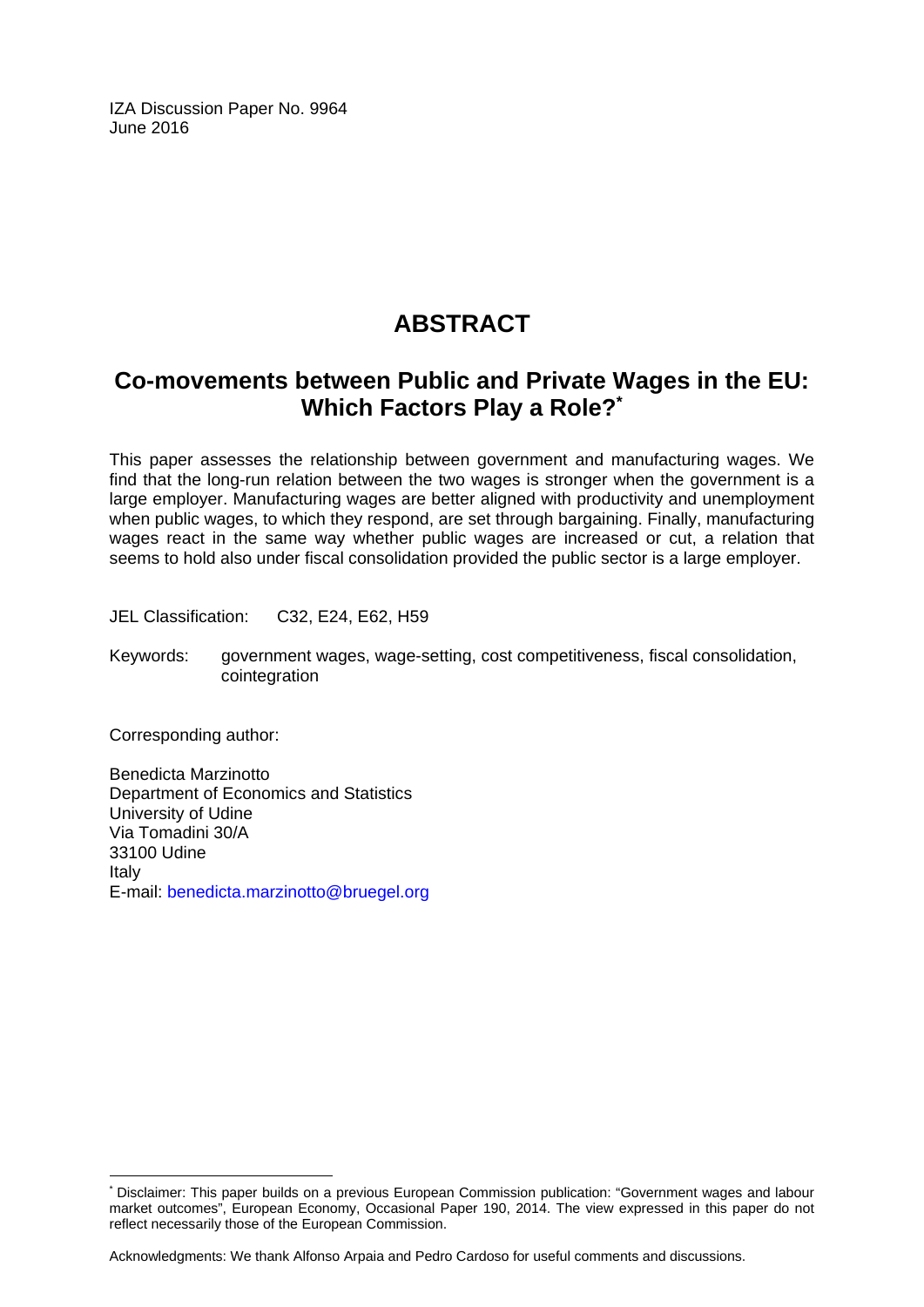#### **Introduction**

The Euro debt crisis has revived interest in the relation between fiscal policy and the labour market. Vulnerable countries face the multiple challenge of fixing distressed public finances, whilst having to improve cost competitiveness so as to reduce external imbalances as well as reabsorb excessive unemployment. These objectives are generally hard to reconcile, especially in high-debt countries where, for example, a fall in prices would come with a rise in real debt levels. Under specific circumstances, though, a fiscal consolidation strategy based on cutting *excessive* government wage expenditures could support cost competitiveness and possibly employment in the traded sector, if changes in public wages spill over to the private sector. This very same transmission channel is evoked in the fiscal-adjustment literature that has tried to quantify the differentiated output effects of consolidations based on their composition (Alesina and Perotti 1997; Lane and Perotti 1998; Alesina et al 2002; Ardagna 2004).<sup>1</sup> In parallel and more generally, a growing body of research has been looking at the long- and short-run relation between government wages and the labour market in "normal" times (Afonso and Gomes 2008, 2014; Perez and Sanchez-Fuentes 2011; Lamo, Perez and Schuknecht 2012; Lamo, Perez and Sánchez-Fuentes 2012).

This paper assesses the relationship between general government and private wages on a sample of 17 European Union (EU) countries from 1980 to 2013 applying to the panel data Dynamic Ordinary Least Squares (DOLS) for the long-run and an Error Correction Model (ECM) for the short-run. Our estimation strategy aims at determining the strength of the relation between the two wages across public sectors of different size and at assessing whether the way in which government compensations are set has any impact on the nature of the interaction with the private sector. We focus specifically on the spill over onto manufacturing wages so as to address the question of the possible effects of certain fiscal policy measures on cost competitiveness via the supply-side. We mainly build on the recent research that has looked at the interaction between public and private

<sup>&</sup>lt;sup>1</sup> In this paper, we are not concerned with output effects from fiscal consolidation strategies, but simply aim at verifying whether the evoked labour-market channel is actually operating, irrespective of its contribution to the size of fiscal multipliers.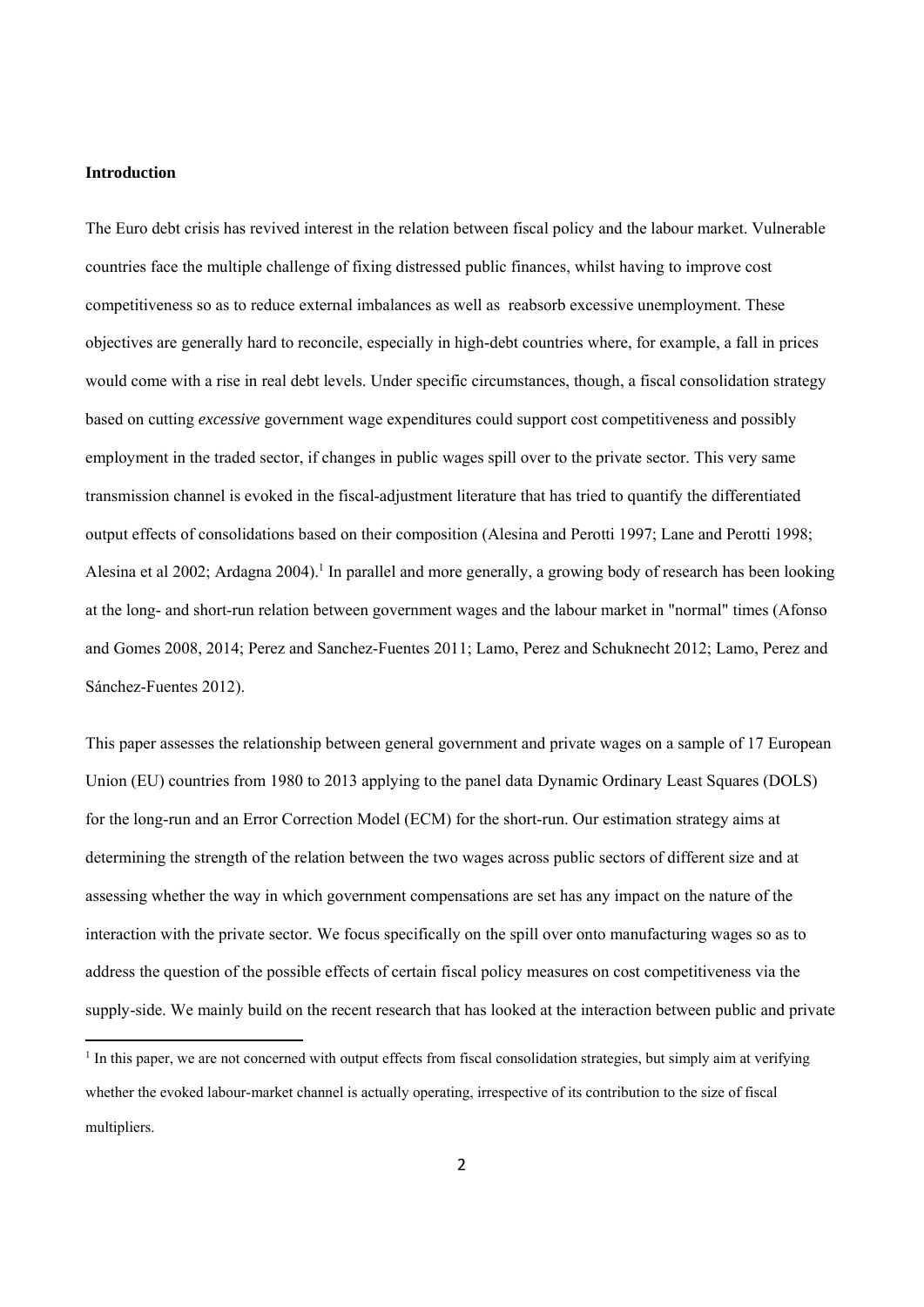wages over both the long- and short-run but also incorporate theoretical insights from the so-called labour market view of fiscal adjustment mentioned above.

Our focus is on the relation going from government to manufacturing wages, but nonetheless assess also interactions in the opposite direction as a way of validating our results. We add to the existing literature in three important respects. First, we explicitly consider the role of public-sector size and estimate whether government wages exercise a stronger impact on the labour market when the government is a large than when it is a small employer. This would mostly allude to an explicit market mechanism, an issue that has been only tangentially treated in the existing literature. Second, we account for wage-setting modalities in the public sector distinguishing between compensations set by government decision and through collective bargaining. While largely ignored by the literature, the latter seems like a crucial issue because it is an indication of the extent to which changes in government wages are the result of exogenous fiscal policy decisions or rather part of the broader economy-wide wage-setting system. Third, we provide some evidence on whether the spillover from government to private wages is symmetric and whether periods of fiscal consolidation make a difference.

We find that general government compensations exercise a long-term impact on manufacturing compensations that is stronger for large public sectors. The (long-run) sector-size effect disappears when looking at real compensations, independently of whether government compensations rise or fall. This may be alluding to the fact that the long-run relation is crucially affected by second-round effects via inflation. By contrast, in the shortrun, there is no size effect in any case, with each 1 percent increase (fall) in government nominal compensations leading on average to 0.25 percent increase (fall) in manufacturing nominal compensations, independently of whether the general government is a large or a small employer, a coefficient that is consistent with results from other studies (Afonso and Gomes 2014).

Having classified countries based on the prevailing public wage-setting mode, we find that the size of the spill over from the public to the tradable sector is not affected by public wage-setting neither in the long- nor in the short-run, but manufacturing wages are better aligned with productivity and more responsive to unemployment when public wages, to which private sector wages respond, are set via bargaining. This result may be allude to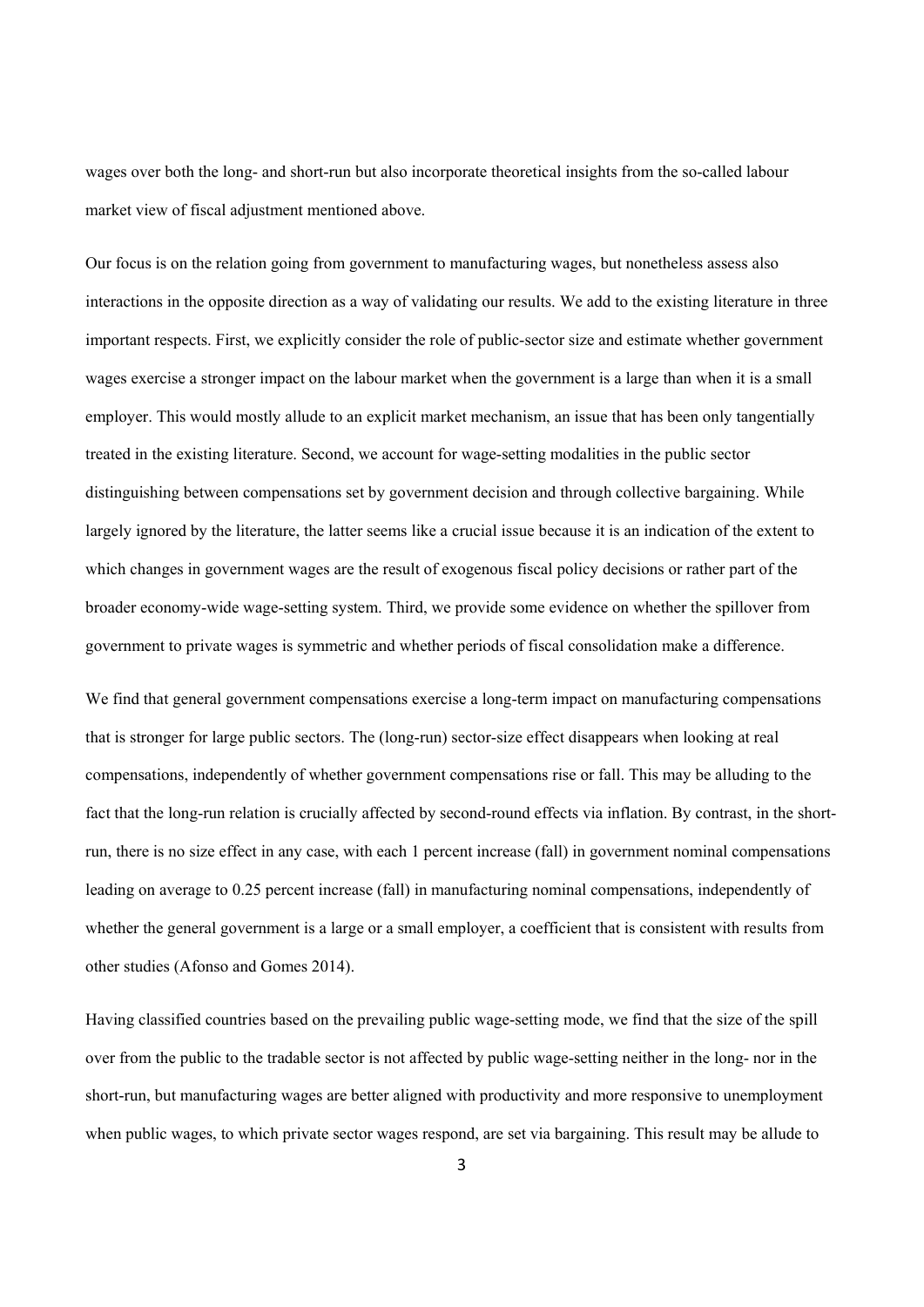the fact that any bargaining process is "closer to the market" than unilateral government decision and hence closer to what might happen in the private sector.

We further look at whether the relationship between government and manufacturing compensations is symmetric. We use an asymmetric ECM as in Granger and Lee (1989) to verify whether the null hypothesis of symmetry is rejected against an alternative of asymmetry. We find evidence of symmetry, with a change in real government compensations leading to the same labour market effect independently of whether the change consists of a rise or a fall in real government wages. Moreover, it appears that public wage consumption and the labour market tend to be decoupled under fiscal stress, unless the government sector is a relatively large employer.

The rest of the paper is structured as follows. Section 1 reviews the literature on the relation between, first, fiscal policy and competitiveness and, second and more generally, on the public-private wage link. Section 2 describes our sample and empirical strategy. Section 3 discusses the results. Section 4 looks at asymmetries and at the role of fiscal consolidation episodes. Section 5 concludes.

#### **1. The public-private wage link in the literature**

There is a well-established literature on the relationship between changes in government wage expenditures, competitiveness and external positions. Lane and Perotti (1998) show that a rise in government wage consumption reduces traded sector output via a rise in private sector wages, which would lead to a deterioration in the current account, if there exist adjustment costs that prevent consumption and investment of traded goods from falling rapidly.<sup>2</sup> Lane and Perotti (2003) find further evidence that higher government wage spending

<sup>&</sup>lt;sup>2</sup> A strong assumption underpinning the analysis is that the domestic economy is too small to affect the demand for traded goods, which implies that the domestic traded sector is subject only to foreign demand and that fiscal policy shocks of this kind operate solely via the supply channel.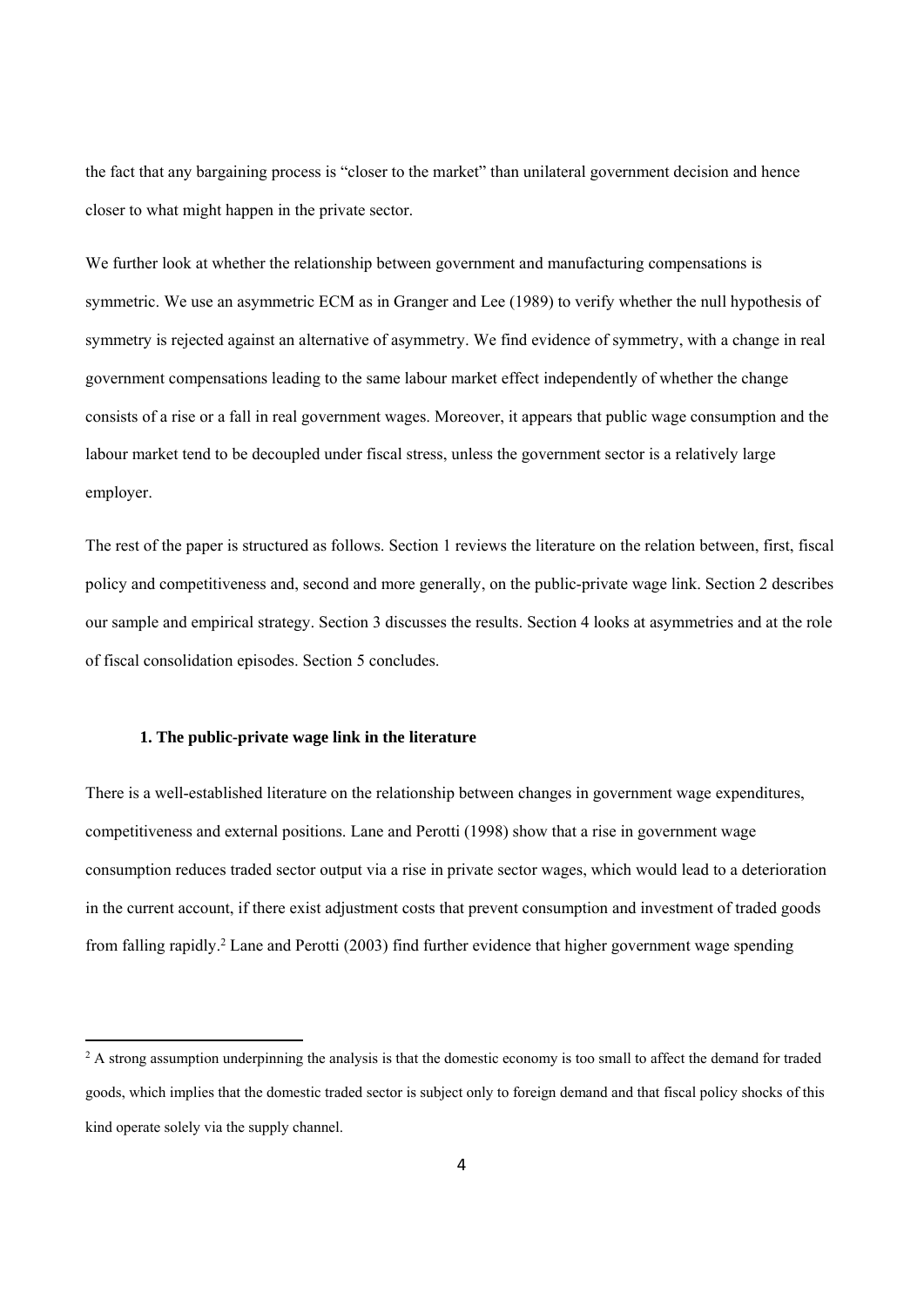impacts on the supply side by raising the real product wage, thereby depressing profitability.<sup>3</sup> To the extent that a rise in public compensations is financed with resources drawn from the private sector that may take the form of increased labour taxes, the literature on the impact of labour taxes on private sector costs is equally relevant. For example, Alesina and Perotti (1997) look specifically at the effects of changes in labour taxes on unit labour costs and find that higher labour taxes increase unit labour costs, unless negotiations are conducted by a monopoly union that is large enough to internalise the consequences of higher output prices on real consumption and employment.

Focusing on dynamics around fiscal consolidation episodes, Alesina et al (2002) and Ardagna (2004) argue that fiscal adjustments based on a reduction in the government wage bill induce a fall in real wages also in the private sector, thereby improving profitability and investment. Barrios and Langedijk (2010) show that the downsizing of the government wage bill leads to more successful fiscal consolidation under fixed exchange rate regimes, where the internal adjustment relies only on costs and prices, a result that is particularly relevant in the euro area context.

More generally, there is a growing body of research that has looked at the long- and short-run relationship between public and private wages in "normal" times, whether at stake is co-movement, interaction or a clear causal link going from one sector to the other, when for example one of them is a wage leader. This research is less specific about the origin of changes in public/private compensations and mainly devoted to understanding how different sectoral wages relate one to the other using a variety of statistical techniques ranging from cointegration and error correction models to vector autoregressive (VAR) systems or both.

Afonso and Gomes (2014) test the relationship between real general government and private wages on a panel of 18 OECD countries using a simple 2SLS estimation and allowing for an error correction term. Their analysis is mostly about the interaction between public and private wages and provides only indirect evidence on causality.

<sup>&</sup>lt;sup>3</sup> However, it is found that the impact on quantities such as output and employment is smaller, which suggests a limited pass-through from costs to prices in the presence of positive fiscal shocks.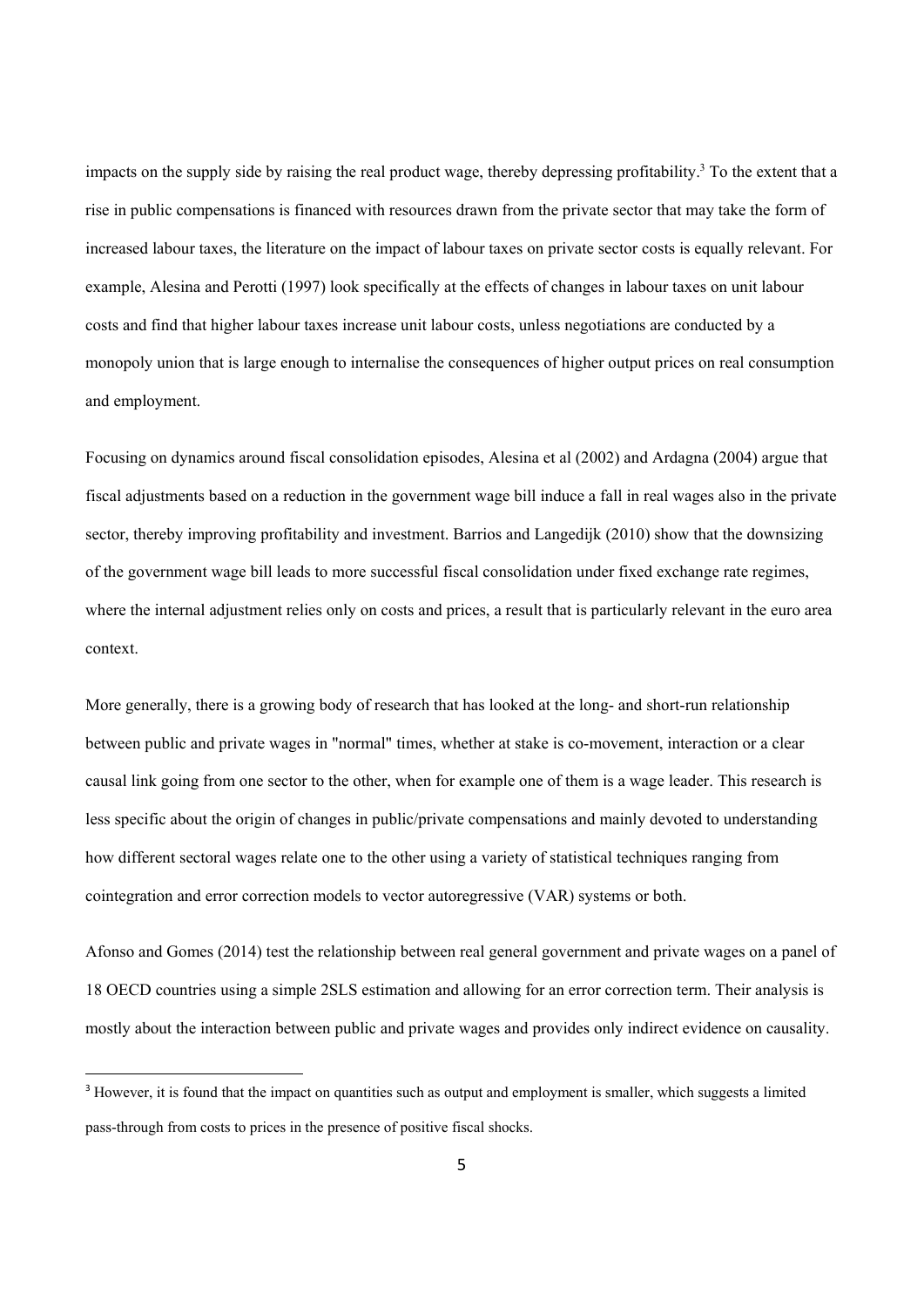They find that the interaction goes both ways and that each 1 percent increase in real public sector wage growth raises private sector real wage growth by 0.3 percent. Lamo, Perez and Schuknecht (2008, 2012) use different statistical techniques to analyse co-movement in the short-, medium- and long-term as well as causality. They find strong cross-sectoral correlation between public and private compensations, with coefficients as high as 0.8. To test causality, they implement a standard Granger causality test in a VAR framework and find that generally private wages have a stronger impact on public wages than vice versa. More specifically, the public sector acts as a wage leader only in the Netherlands and plays an important role, though not as far as leading, in Greece, Italy, Portugal and Finland. Finally, they juxtapose cross-country heterogeneity in coefficients to institutional settings and find that the role of the public sector is stronger, the greater the government's involvement in collective bargaining, the larger the public sector and the lower the competition from outside. Perez and Sanchez (2011) analyse the short-term relation between public and private wages also in a VAR framework and find evidence of signalling especially by the private sector including during actual wage negotiations.

These studies are generally not explicit about the exact transmission channel from one sector to the other and tend to capture different dynamics that are at play at the same time. Results can be interpreted more easily if one or more potential transmission channels are first identified and then modelled in the empirical analysis. We isolate potential market-driven and institutional channels, some of which would be more relevant for the interaction going from the government to the private sector; some others for movements in the opposite direction.

As concerns the possibility of changes in public wages impacting on the private sector, various channels may operate. First, large swings in public wages alter the supply of labour available to the labour market, inducing a change in the equilibrium wage if the labour market is perfectly competitive and in the absence of impediments to mobility. This is likely to be always true in the long-run with the two wages expected to be co-integrated with a slope coefficient of one. Second, rising public wages may crowd out private employment, increasing average productivity and thus wages in the private sector (Algan, Cahuc and Zylberger 2002). Third, changes in public wages affect the outside option of unionised private sector workers, putting pressures on the bargaining process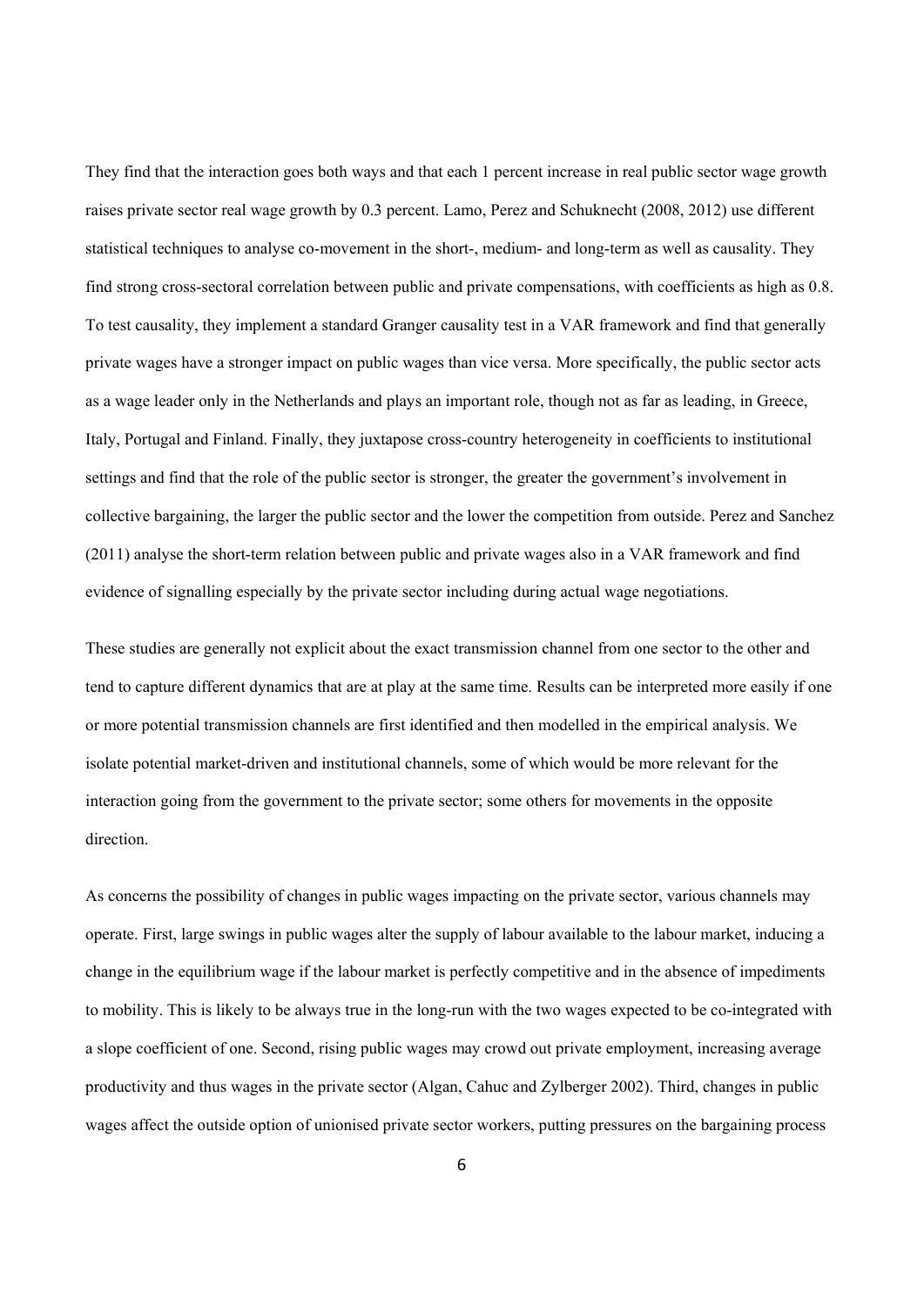(Afonso and Gomes 2014), even when public and private employment remain separate. Fourth, changes in public wages that are compensated by an adjustment in labour taxation would mechanically alter private labour costs (Holmlund 1993, 1997; Forni and Giordano 2003). Indirectly, they may even alter wage demands if the wage bargaining system is such that wage setters have no incentive to internalise the consequences of their actions - i.e. where there is no centralization in wage bargaining (Alesina and Perotti 1997).

Similar albeit not identical transmission channels may be identified for the potential spill over going in the opposite direction, namely from the private to the public sector. First, wage bargaining in the private sector can have demonstration effects, whether it is the same union negotiating both wages or whether there are two different unions (Maffezzoli 2001; Ardagna 2007). Confirming this hypothesis, Perez and Sanchez (2011) find evidence of signalling by the private sector already in the negotiation phase for France and Germany in the period before 1999. Second, numerous EU countries have wage bargaining practices that grant wage leadership to the private sector. This is the case of the so-called Scandinavian wage determination model, with the exposed sector acting as leader or pattern-setter for all other sectors including the government (see also Holm-Hadulla et al 2010). Third, established practices can make public wages responsive to private ones. For example, in the Netherlands, there is a formal rule imposing that the growth rate of private wages is automatically applied to public sector wages (Hartog and Oosterbeek 1993).

We propose to isolate any market-driven mechanism simply by accounting for public-sector size, where the assumption is that the larger the role of the government sector as an employer, the stronger the impact on the labour market via both prices and quantities. When it comes to institutional channels, however, we expect much greater cross-country heterogeneity. Wage-setting practices would formally or informally grant wage leadership to one or the other sector, where the most common practice is that the exposed sector acts as a pattern-setter for the rest of the economy. The institutional context should play some role either when imitation effects induce private sector unions to follow public sector unions or when fairness effects induce an "all-sector" union to negotiate similar increases for their affiliates in different sectors. Against this background, a crucial dimension is likely to be the nature of public wage-setting, namely whether general government wages are set by government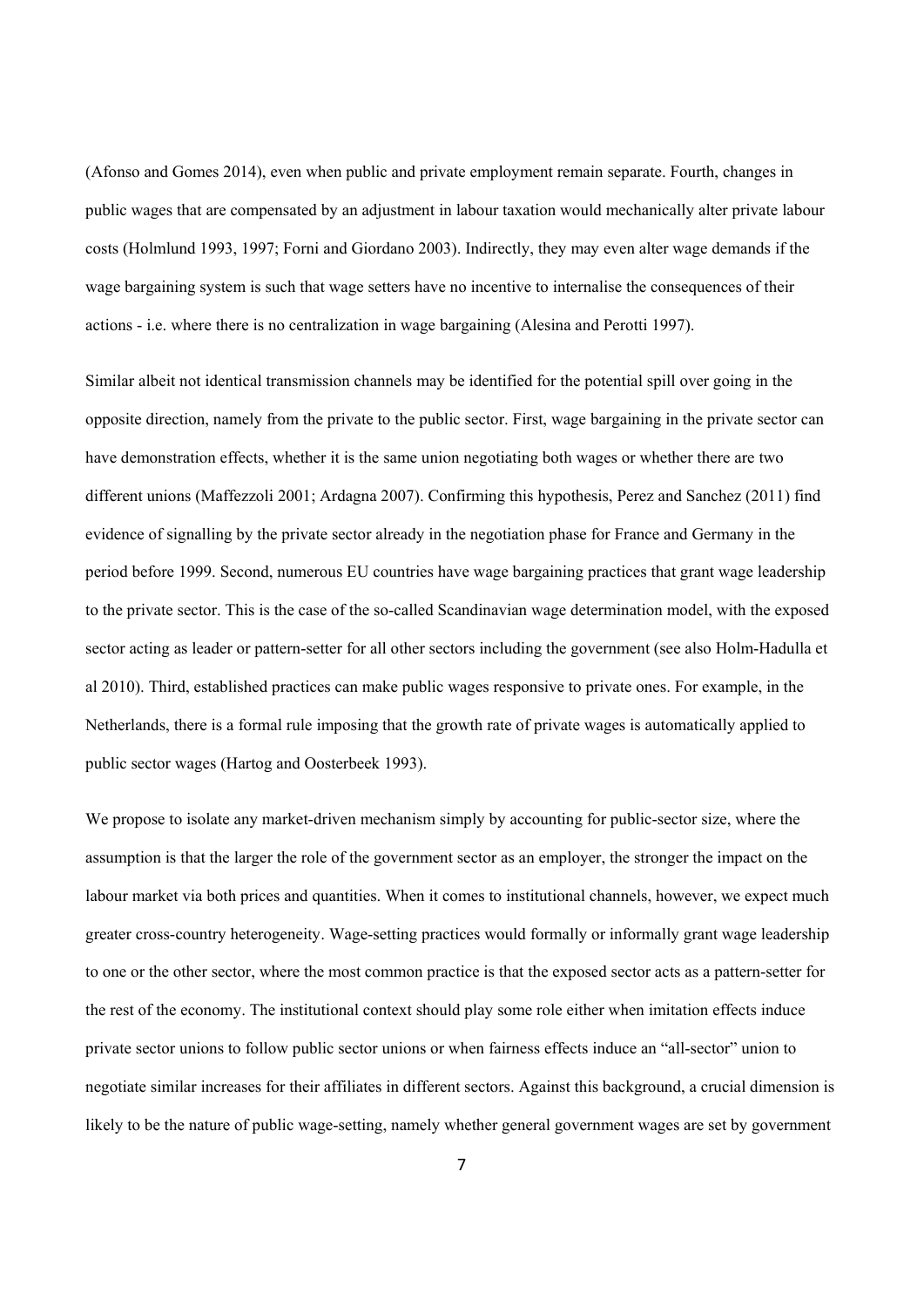decision or by collective bargaining, with the institutional transmission channels described above operating in the case of bargaining only. Distinguishing between public wages set by the government itself and those agreed through collective bargaining is thus our strategy for, amongst others, trying to isolate the operation of institutional transmission channels.

#### **2. Data and empirical strategy**

For public wages, we use general government compensations from the OECD Economic Outlook constructed by dividing government final wage consumption expenditures (CGW) by government employees (EG).<sup>4</sup> Figures on general government are drawn from the System of National Accounts (SNA) and refer to public offices at all levels of government, non-market publicly owned hospitals, schools and social security organizations. We obtain comparable data for a sample of 17 EU countries over 1980-2013.<sup>5</sup> We approximate the traded sector by manufacturing. Graph 1 shows the ratio between general government and manufacturing compensations per employee over 1980-2013 as well as the ratio between general government and market services. In a number of EU countries, these ratios have been rising ahead of the crisis, most notably in Portugal, Ireland, and Italy, but also in Poland and Hungary.

<sup>4</sup> This is obviously an approximation of the average wage in the general government sector. Yet, disaggregation by type of occupation, hours worked, etc. as well as the public wage distribution relative to that of the private sector are not expected to interfere with our two-fold research questions, i.e. whether public-sector size and wage bargaining modes bear an impact on the interaction between public and private wages.

<sup>&</sup>lt;sup>5</sup> The only exception is Ireland, where general government data include public enterprises.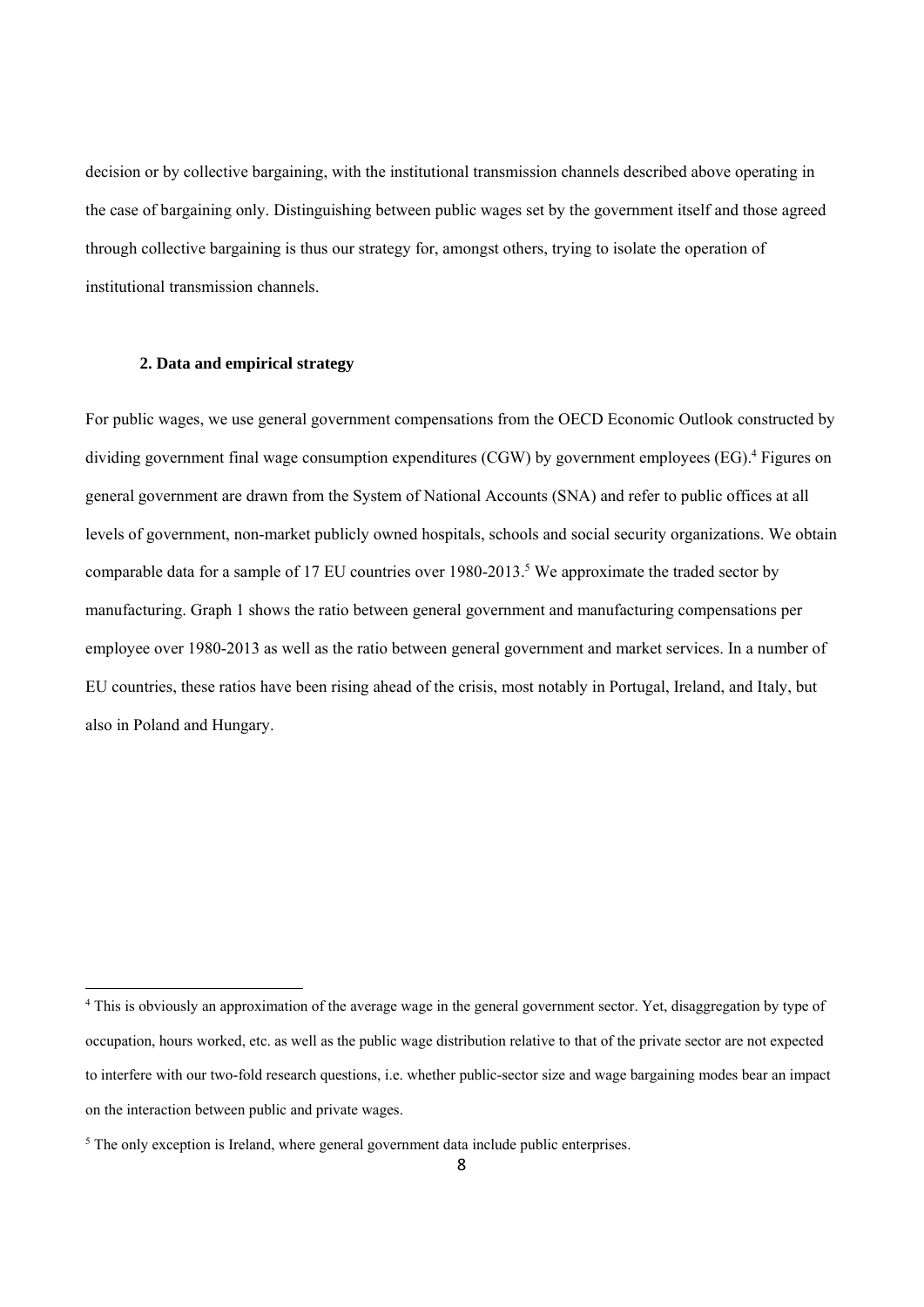

#### **Graph 1: Level of nominal compensations per employee. Ratios of general government to market services and manufacturing compensations, EU 1980-2013**

Economic Outlook and AMECO.

In the long-run nominal compensations in the different sectors should be cointegrated with a slope coefficient of one. To systematically analyze long- and short-run effects of government wages on the tradable sector, a cointegration approach is developed in a panel-data setting linking manufacturing wages to a number of determinants, including compensations in the general government sector. The long-run relation is estimated in levels using dynamic ordinary least squares (DOLS), while the Error Correction Mechanism (ECM) representation allows estimating the short-run relation between wage growth, shocks in explanatory variables, and the deviation from the dynamic long-run relation.

The long-run wage equation should be interpreted as an equilibrium relation and is specified as:  $ln w_{it} = \alpha_i + \beta_1 ln w p_{it} + \beta_2 ln p r_{it} + \beta_3 u_{it} + \beta_4 ln c p i_{it} + \varepsilon_{it}$  (1)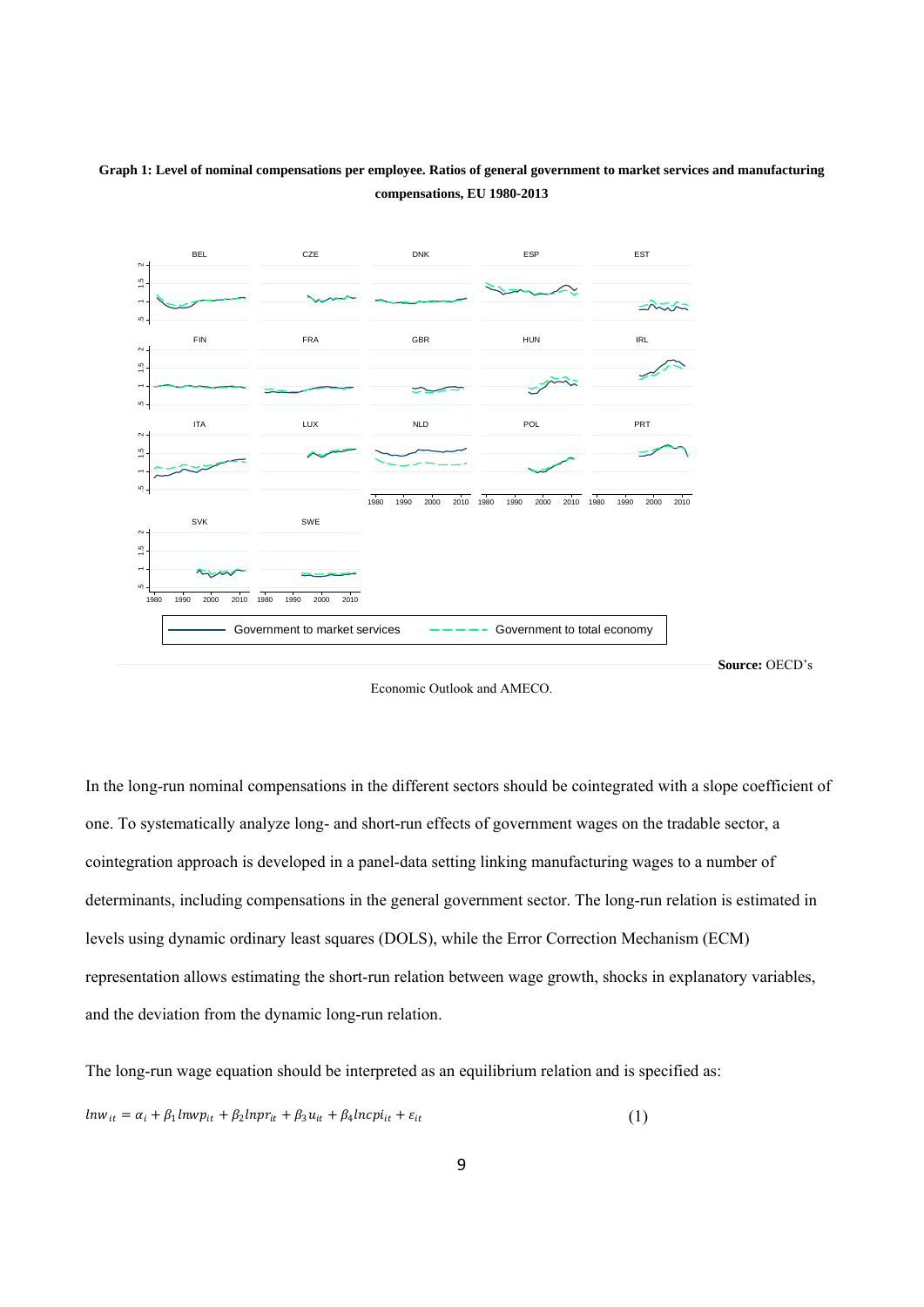where *i* and *t* index country and time respectively, *w* denotes the level of nominal compensation per employee in the manufacturing sector; *wp* is the level of nominal compensation per general government employee; *pr* is real value added per person employed in the manufacturing sector; *u* is the unemployment rate; *cpi* is the consumer price index, and ε is the error term. All variables are in logs except for the unemployment rate. Compensations in the manufacturing sector are expected to be positively related to government wages, prices and labour productivity and negatively related to unemployment. Cointegration is tested using DOLS with one lag and one lead for each regressor. We include country fixed effects not only to control for time-invariant country-specific factors, but also because some variables are expressed as index numbers and would thus not be comparable across countries unless they are transformed.

Given equation (1), the short-run (error-correction) wage equation is specified as follows:

$$
\Delta l n w_{it} = \delta_i + \theta_1 \Delta l n w p_{it} + \theta_2 \Delta l n p r_{it} + \theta_3 \Delta u_{it} + \theta_4 \Delta l n c p i_{it} + \gamma \hat{e}_{it-1} + \varepsilon_{it}
$$
\n(2)

where  $\hat{e}$  is the lagged error correction term and all other variables except unemployment are expressed in log changes. A significant and negatively signed error correction term is taken as evidence of cointegration between government and manufacturing wages; its coefficient captures the speed of adjustment back to equilibrium (see Table 1 for a list of variables).

#### **3. Results**

#### *3.1. The long-run effects of public sector size*

Table 2 shows the results of the long-run (Column 1) and short-run (error-correction) wage equation (Column 2) estimated on the whole sample. With the exception of the unemployment rate, all the variables exhibit the expected sign and are statistically significant. The ECM equation shows that deviations from the long term relation are corrected over time, as indicated by the negative and significant coefficient of the error correction term, which is indeed supportive of co-integration among the variables. Moreover, the short-term response of manufacturing wage growth has the expected sign for all the variables and is significant also for the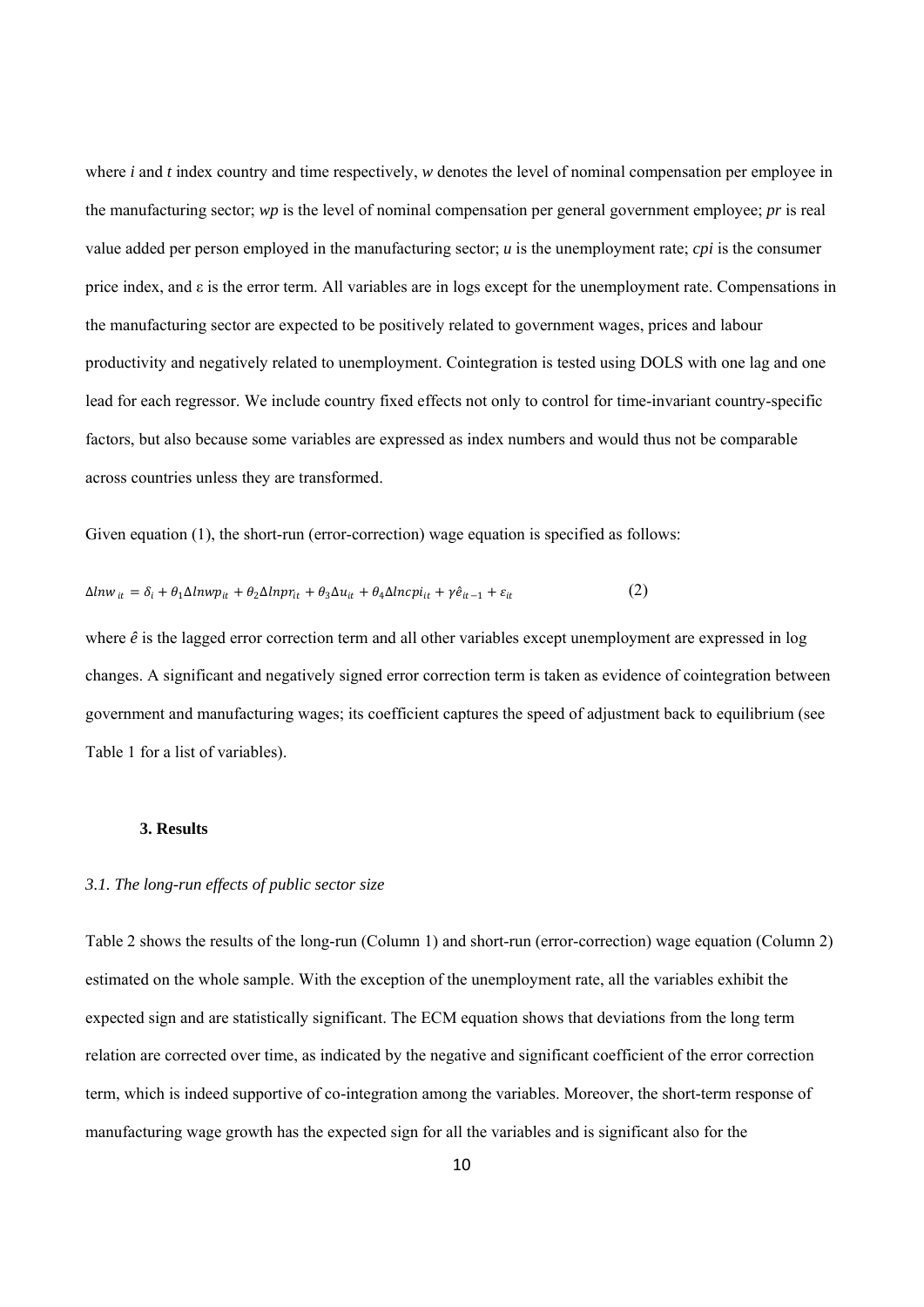unemployment rate. It is found that every 1 per cent increase in general government compensations is associated, in the long-run, with a 0.4 per cent increase in manufacturing compensations.<sup>6</sup> Short-run effects are slightly weaker at almost 0.25 per cent. Our results are in line with those of analyses that have used similar estimation techniques (Afonso and Gomes 2014).

Our first hypothesis is that the relationship between nominal compensations in the government and those in the manufacturing sector is importantly conditioned by size, here measured by the ratio of general government to total employment. The greater the importance of the government sector as an employer, the more likely that changes to government wages affect average conditions on the market and mostly so in the long-run when intersectoral mobility can be considered to be unconstrained. In order to test for the operation of this market-based channel, the EU sample is split in two groups: countries in which the average share of government to total employment is above the whole sample's median and countries where it is below the median.<sup>7</sup> Table 3 provides results for the two groups. It is found that manufacturing and government compensations share a significant long-run relationship especially in large government sectors: for each 1 per cent rise in government wages, manufacturing compensations grow by 0.7 when the government is a large employer, but by only 0.2 per cent when it is a small employer.

<sup>&</sup>lt;sup>6</sup> The multivariate setting possibly explains a coefficient that is significantly lower than one.

<sup>&</sup>lt;sup>7</sup> The existing literature has analysed the issue of size only in a cursory fashion. For example, Lamo, Perez and Schuknecht (2008, 2012) include public-sector size amongst the variables that may affect the odds of public wage leadership and find that the government is more likely to Granger-cause private wages when it is a large employer. We differ from their approach in two respects. First, we are merely concerned with the relation (or interaction) between the two wages not with leadership (or causality). Second, we go beyond probability analysis and quantify the spill over from the public to the export-oriented sector by estimating separate wage equations for large and small public sectors.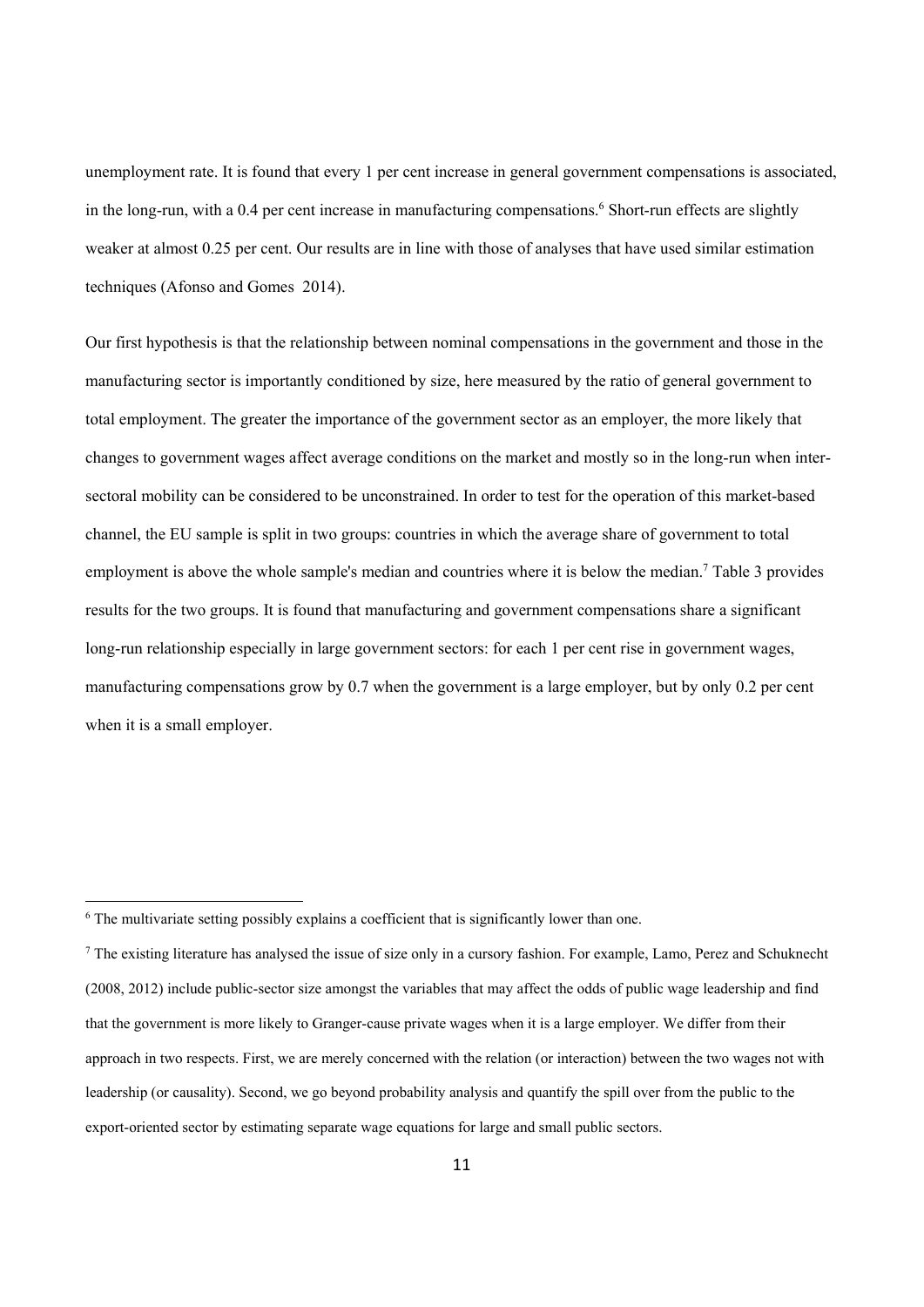#### **Table 2: Long-run and short-run relation between manufacturing and general government compensations per employee, EU countries 1980-2013**

|                                                                                                                | (1)                       | (2)                    |
|----------------------------------------------------------------------------------------------------------------|---------------------------|------------------------|
|                                                                                                                | Dynamic long-run relation | Error Correction Model |
| Dependent variable: log of manufacturing compensation per employee, level (long-run relation) and change (ECM) |                           |                        |
|                                                                                                                |                           |                        |
| $\Delta$ log government compensations p.e.                                                                     |                           | $0.249***$             |
|                                                                                                                |                           | [7.117]                |
| $\Delta$ log productivity in manufacturing                                                                     |                           | $0.188***$             |
|                                                                                                                |                           | [5.426]                |
| $\Delta$ unemployment rate                                                                                     |                           | $-0.00162*$            |
|                                                                                                                |                           | $[-1.578]$             |
| $\Delta$ log consumer price index                                                                              |                           | $0.693***$             |
|                                                                                                                |                           | [19.51]                |
| Log of consumer price index                                                                                    | $0.687***$                |                        |
|                                                                                                                | [9.410]                   |                        |
| Log of government compensations p.e.                                                                           | $0.435***$                |                        |
|                                                                                                                | [7.968]                   |                        |
| Log of productivity in manufacturing                                                                           | $0.209***$                |                        |
|                                                                                                                | [9.004]                   |                        |
| Unemployment rate                                                                                              | $0.0057***$               |                        |
|                                                                                                                | [3.421]                   |                        |
| Lagged error correction term                                                                                   |                           | $-0.122***$            |
|                                                                                                                |                           | $[-3.140]$             |
| Constant                                                                                                       | $-1.087***$               | $0.00715***$           |
|                                                                                                                | $[-7.009]$                | [3.273]                |
| Observations                                                                                                   | 407                       | 407                    |
| R-squared                                                                                                      | 0.98                      | 0.631                  |
| Number of countries                                                                                            | 17                        | 17                     |

Robust t-statistics in brackets: \*\*\*  $p<0.01$ , \*\*  $p<0.05$ , \*  $p<0.1$ 

Estimation method: dynamic OLS with fixed effects and Newey West standard errors and ECM with standard errors robust with respect to heteroskedasticity and non-independence within country clusters. Sample: EU countries, except AT, BG, CY, DE, EL, HR, LT, LV, MT, RO, SI.

#### **Table 3: Long-run and short-run relation between manufacturing and government compensations per employee, conditional on the size of the government sector, EU countries 1980-2013**

|                                                                                                                | (1)                           | (2)                           | (3)                           | (4)                        |
|----------------------------------------------------------------------------------------------------------------|-------------------------------|-------------------------------|-------------------------------|----------------------------|
|                                                                                                                |                               | Dynamic long-run relation     | <b>Error Correction Model</b> |                            |
|                                                                                                                | Large<br>government<br>sector | Small<br>government<br>sector | Large government<br>sector    | Small government<br>sector |
| Dependent variable: log of manufacturing compensation per employee, level (long-run relation) and change (ECM) |                               |                               |                               |                            |
|                                                                                                                |                               |                               |                               |                            |
| $\Delta$ log government compensations p.e.                                                                     |                               |                               | $0.214***$                    | $0.288***$                 |
|                                                                                                                |                               |                               | [4.186]                       | [8.236]                    |
| $\Delta$ log productivity in manufacturing                                                                     |                               |                               | $0.193***$                    | $0.178***$                 |
|                                                                                                                |                               |                               | [4.037]                       | [3.411]                    |
| $\Delta$ unemployment rate                                                                                     |                               |                               | $-0.00193**$                  | $-0.00137$                 |
|                                                                                                                |                               |                               | $[-2.456]$                    | $[-1.177]$                 |
| $\Delta$ log consumer price index                                                                              |                               |                               | $0.638***$                    | $0.709***$                 |
|                                                                                                                |                               |                               | [9.429]                       | [17.90]                    |
| Log of consumer price index                                                                                    | $0.416***$                    | $0.938***$                    |                               |                            |
|                                                                                                                | [4.695]                       | [11.09]                       |                               |                            |
| Log of government compensations p.e.                                                                           | $0.679***$                    | $0.204***$                    |                               |                            |
|                                                                                                                | [10.65]                       | [3.706]                       |                               |                            |
| Log of productivity in manufacturing                                                                           | $0.172***$                    | $0.214***$                    |                               |                            |
|                                                                                                                | [5.724]                       | [5.181]                       |                               |                            |
| Unemployment rate                                                                                              | $0.00983***$                  | 0.00318                       |                               |                            |
|                                                                                                                | [5.592]                       | [1.436]                       |                               |                            |
|                                                                                                                |                               |                               |                               |                            |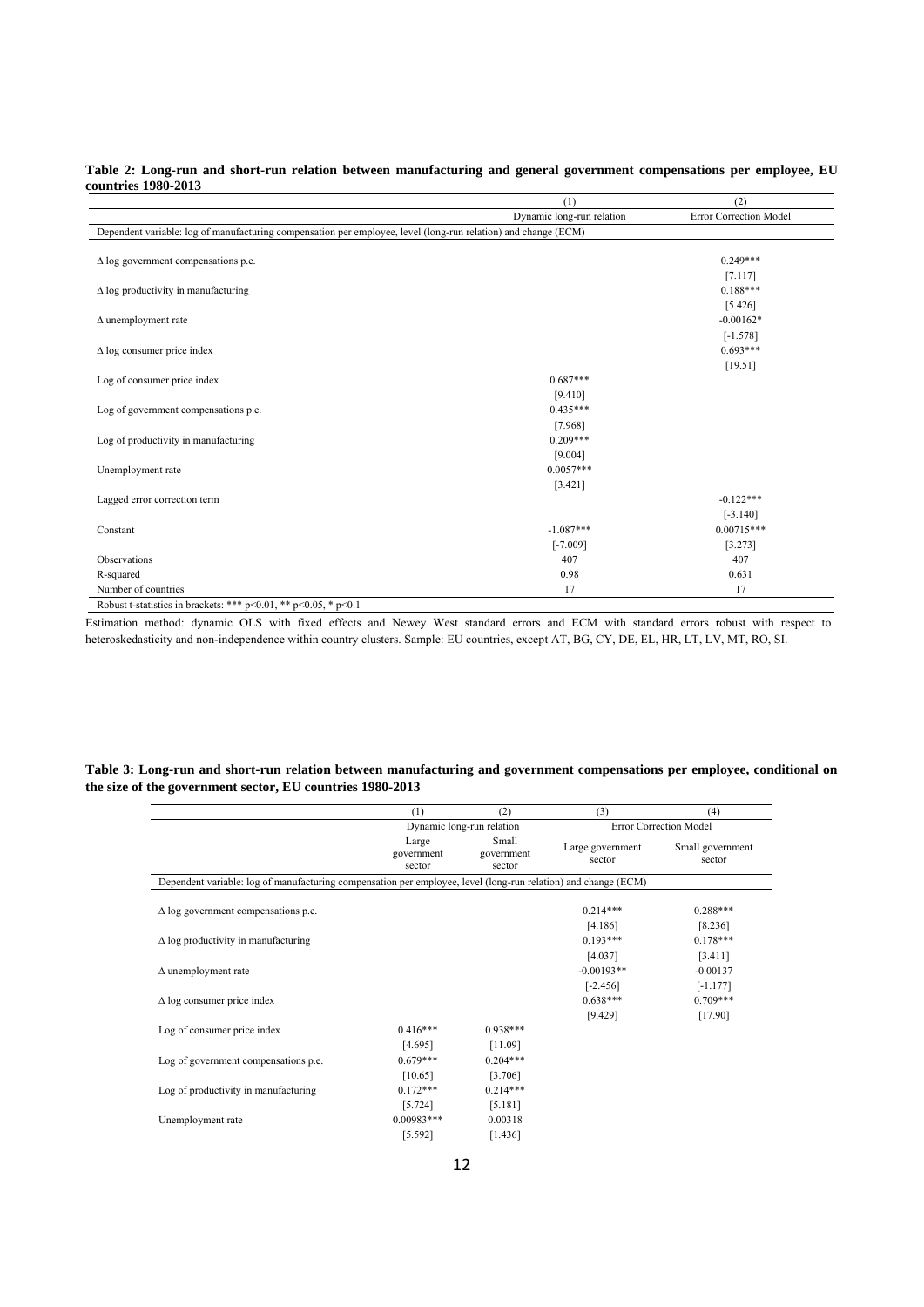| Lagged error correction term                                            |             |             | $-0.176**$  | $-0.150**$ |
|-------------------------------------------------------------------------|-------------|-------------|-------------|------------|
|                                                                         |             |             | $[-3.022]$  | $[-2.401]$ |
| Constant                                                                | $-1.018***$ | $-3.082***$ | $0.0128***$ | 0.00308    |
|                                                                         | $[-6.271]$  | $[-11.37]$  | [4.651]     | [0.995]    |
| Observations                                                            | 193         | 214         | 193         | 214        |
| R-squared                                                               | 0.9         | 0.991       | 0.514       | 0.740      |
| Number of countries                                                     | 8           | Q           |             | Q          |
| Robust t-statistics in brackets: *** $p<0.01$ , ** $p<0.05$ , * $p<0.1$ |             |             |             |            |

Estimation method: dynamic OLS with fixed effects and Newey West standard errors and ECM with standard errors robust with respect to heteroskedasticity and non-independence within country clusters. Sample: EU countries, except AT, BG, CY, DE, EL, HR, LT, LV, MT, RO, SI.

The relation goes both ways but when testing it in the other direction, namely from manufacturing to general government compensations, it is found that the long-run elasticity of government with respect to manufacturing wages is of 0.8, thus much stronger than the 0.4 elasticity of manufacturing with respect to general government wages. This confirms results from, for example, Lamo, Perez and Schuknecht (2008, 2012), where it is found that the private sector is more likely to have an impact on the public sector than vice versa, including in the longrun when co-variates are accounted for. Secondly, in line with expectations, we find no difference between large and small government sectors; in fact, this dimension should be relevant only when it comes to assessing the impact of the public on the private sector.<sup>8</sup>

#### *3.2. The role of public wage-setting*

The second proposition we put to the test is that public wage-setting may potentially have a bearing on the nature of the relationship between government and manufacturing compensations. We distinguish between wages set by government decision and those set through collective bargaining. In the case of the former, we would be mostly capturing the effects of a fiscal policy decision or shock on the labour market, which should be independent of

<sup>&</sup>lt;sup>8</sup> Results of the response of government to manufacturing wage levels and growth rates are not shown. The estimated wage equation includes general government compensations per employee as dependent variable and, as regressors, compensations per employee in manufacturing, a proxy for labour productivity in the government sector, the consumer price index and the unemployment rate.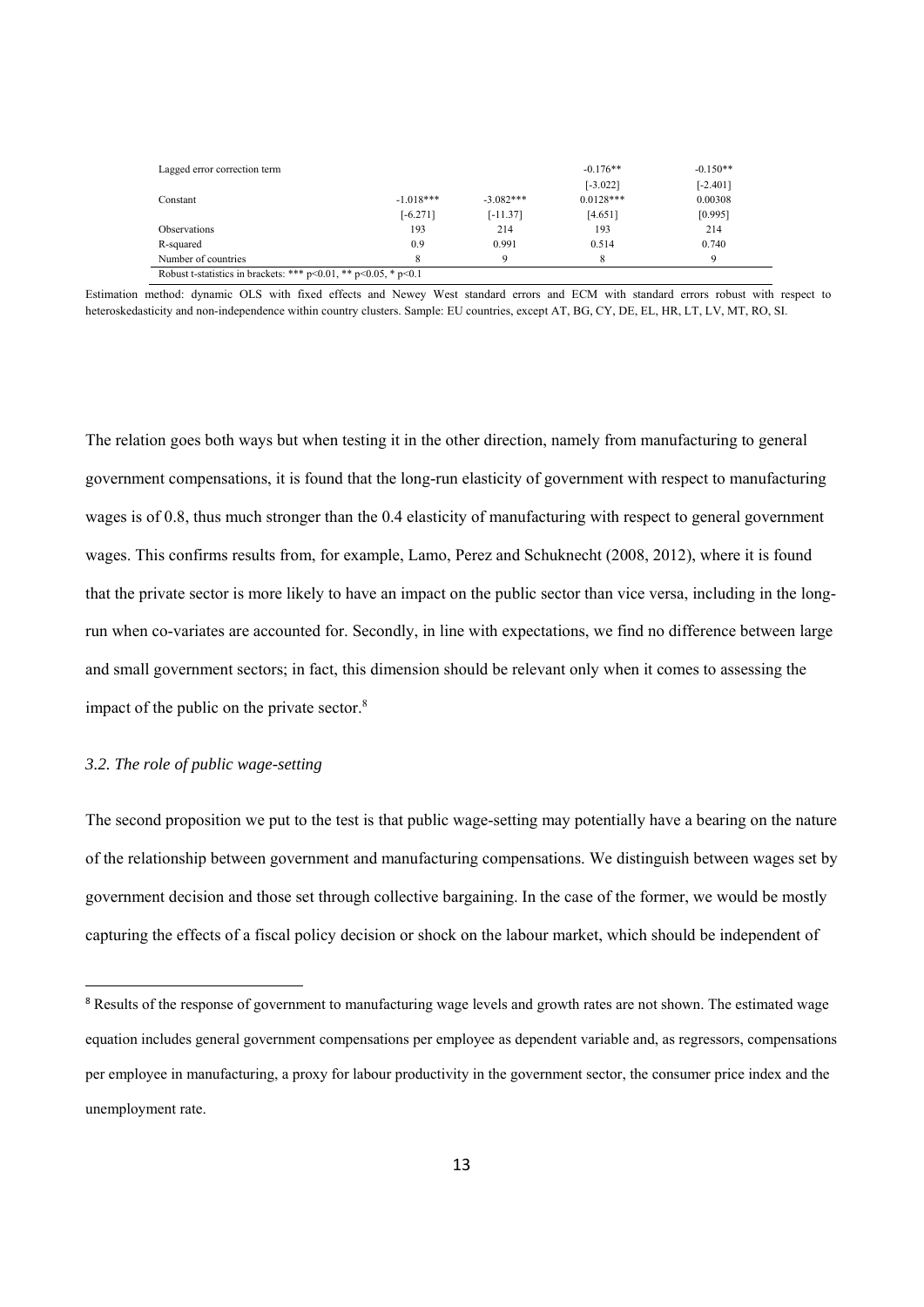whether the labour market is competitive or uncompetitive (Jackman, Layard and Nickell 1991). In the case of the latter, the relation between public and private wages should rather reflect features of the wider wage-setting system in each country. Here, there is likely to be high cross-country variation. In some cases, public and private wages are negotiated by the same union; in other cases, they are negotiated by different unions but each tends to imitate the other, for example, through envy effects (Maffezzoli 2001; Ardagna 2007); in some other cases, there is an explicit institutional mechanism in place that grants wage leadership to one or the other sector, resulting in high overall bargaining coordination. But we limit ourselves to distinguishing between wages set unilaterally by the government and those agreed by government and employees' representatives in a bargaining framework against the assumption that, for example, mechanisms such as imitation or envy effects are present only in the case of bargained wages.

To test for this hypothesis, the sample is split in two groups: countries where government wage setting takes place via collective bargaining and where government wages are set by legislative decisions. Countries are classified based on the predominant wage determination regime.<sup>9</sup> Table 4 displays the results. Whilst there is no major difference across the two regimes in the short-run, manufacturing wages appear to be considerably less reactive to productivity and to unemployment over the long-run in countries where public wages are set by the government. This result could be linked to the fact that public sector wages set unilaterally by the government are less likely to reflect market forces weakening the link between manufacturing wages, labour productivity and unemployment dynamics.

<sup>&</sup>lt;sup>9</sup> For a description of national public wage-setting systems, see European Commission (2014), p. 11. It should be noted though that the classification aims at capturing the predominant regime, while some countries have in fact hybrid systems, with for example the government setting wages by decree but only after extensive consultations with unions (e.g. Austria).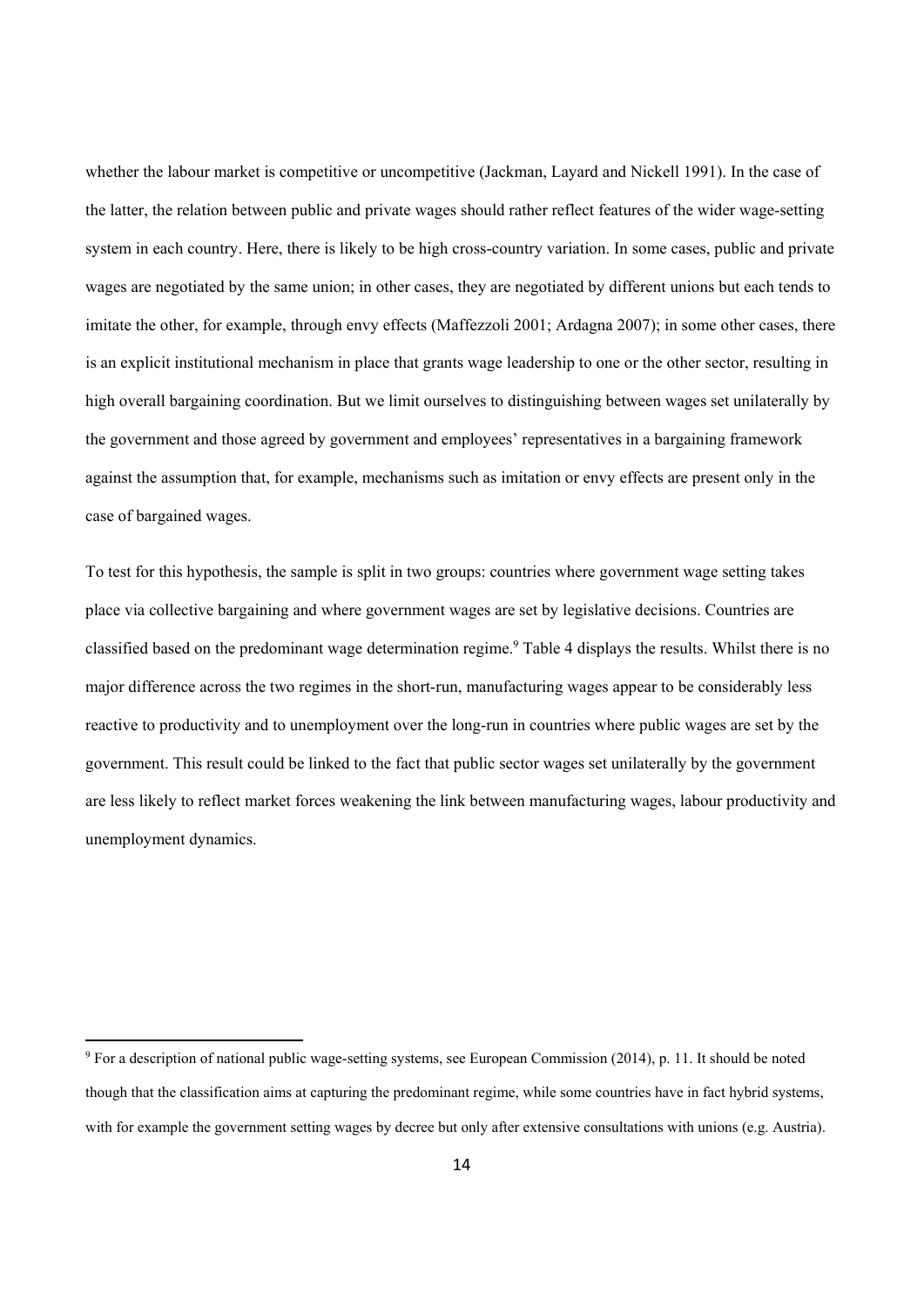#### **Table 4: Long-run and short-run relation between manufacturing and government compensations per employee, conditional on government wage setting model, EU countries 1980-2013**

|                                                                         | (1)           | (2)                       | (3)         | (4)                    |
|-------------------------------------------------------------------------|---------------|---------------------------|-------------|------------------------|
|                                                                         |               | Dynamic long-run relation |             | Error Correction Model |
|                                                                         | Bargaining    | Decision                  | Bargaining  | Decision               |
| Dependent variable: manufacturing compensations, level and change (log) |               |                           |             |                        |
|                                                                         |               |                           |             |                        |
| $\Delta$ log government compensations p.e.                              |               |                           | $0.360***$  | $0.215***$             |
|                                                                         |               |                           | [6.745]     | [5.980]                |
| $\Delta$ log productivity in manufacturing                              |               |                           | $0.156**$   | $0.218***$             |
|                                                                         |               |                           | [3.324]     | [4.935]                |
| $\Delta$ unemployment rate                                              |               |                           | $-0.00210*$ | $-0.00155$             |
|                                                                         |               |                           | $[-2.199]$  | $[-1.405]$             |
| $\Delta$ log consumer price index                                       |               |                           | $0.629***$  | $0.705***$             |
|                                                                         |               |                           | [6.781]     | [24.51]                |
| Log of consumer price index                                             | $0.458***$    | $0.705***$                |             |                        |
|                                                                         | [5.945]       | [7.019]                   |             |                        |
| Log of government compensations p.e.                                    | $0.528***$    | $0.481***$                |             |                        |
|                                                                         | [9.669]       | [5.083]                   |             |                        |
| Log of productivity in manufacturing                                    | $0.241***$    | $0.0941**$                |             |                        |
|                                                                         | [11.28]       | [2.191]                   |             |                        |
| Unemployment rate                                                       | $-0.00676***$ | 0.00166                   |             |                        |
|                                                                         | [3.875]       | [0.621]                   |             |                        |
| Lagged error correction term                                            |               |                           | $-0.146***$ | $-0.142**$             |
|                                                                         |               |                           | $[-3.670]$  | $[-2.891]$             |
| Constant                                                                | $-0.753***$   | $-2.367***$               | $0.00593*$  | $0.00639**$            |
|                                                                         | $[-5.667]$    | $[-6.757]$                | [1.905]     | [2.456]                |
| Observations                                                            | 224           | 183                       | 224         | 183                    |
| R-squared                                                               | 0.993         | 0.987                     | 0.637       | 0.643                  |
| Number of countries                                                     | 8             | 9                         | 8           | 9                      |
| Robust t-statistics in brackets: *** p<0.01, ** p<0.05, * p<0.1         |               |                           |             |                        |

Estimation method: dynamic OLS with fixed effects and Newey West standard errors and ECM with standard errors robust with respect to heteroskedasticity and non-independence within country clusters. Sample: EU countries, except AT, BG, CY, DE, EL, HR, LT, LV, MT, RO, SI.

#### **4. Fiscal consolidation and asymmetries**

Understanding the relationship between government wage dynamics and the labour market is especially relevant in the current European context. Pre-crisis macroeconomic imbalances have been driven by prices and costs in the non-tradable sector spilling onto the exposed sector, especially in countries such as Ireland and Portugal (Blanchard 2007). In the bust, in almost all euro area countries under stress, fiscal consolidation plans rested on a reduction or freeze in the government wage bill, whether achieved via wage and/or employment cuts or freezes.

It is likely that under conditions of fiscal distress not only are wage setting practices in the government sector affected under a sense of urgency, but it may also be that the interplay between government and private sector wages is altered. Table 5 displays correlations between nominal government wage growth and manufacturing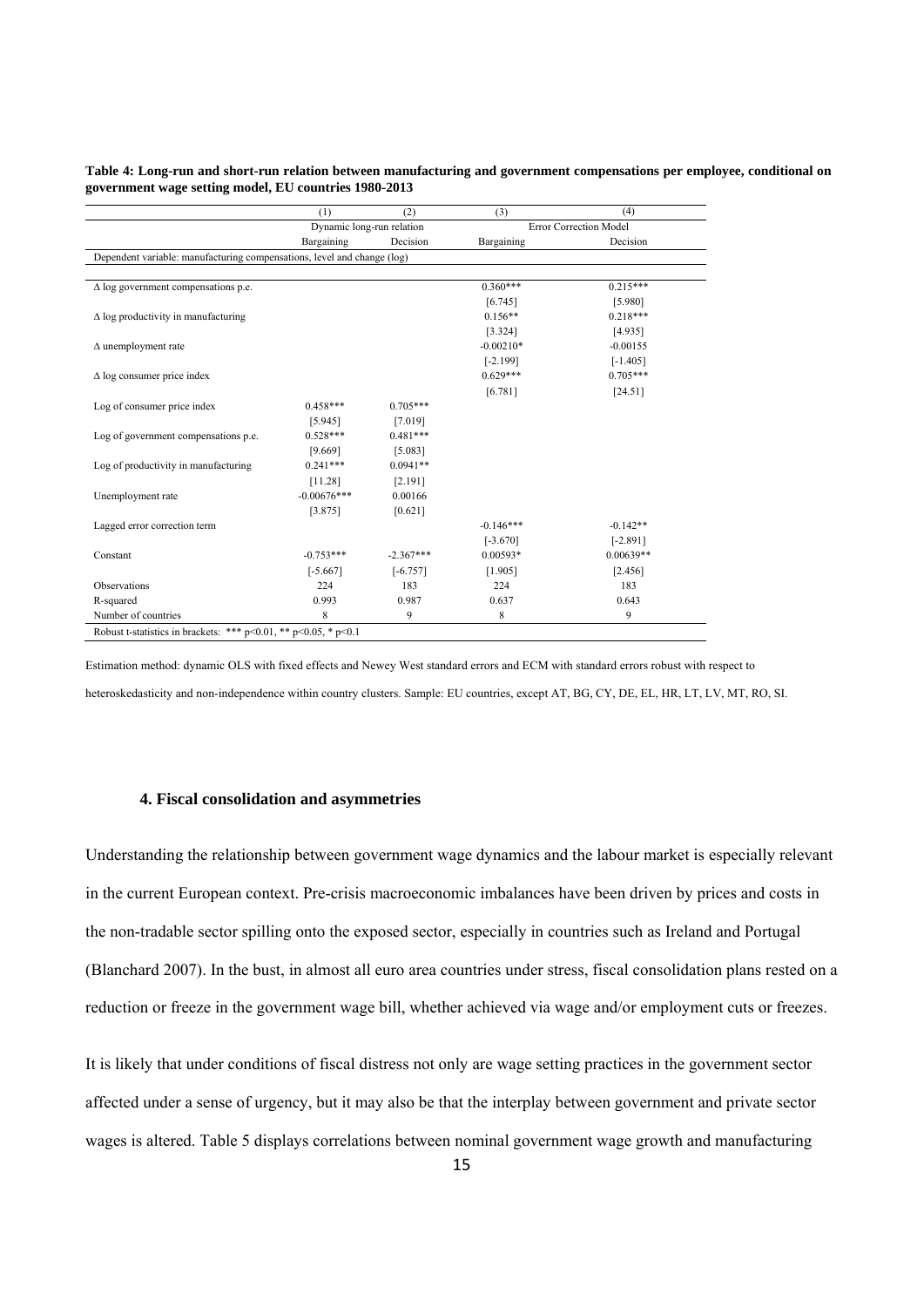wage growth under alternative fiscal conditions.<sup>10</sup> This preliminary evidence suggests that government and manufacturing wages are less closely correlated in periods where major consolidations take place. The interpretation may be that during consolidations government wage dynamics are mainly dictated by the objective of reducing government deficits, and therefore less likely to co-move with private wages. However, the evidence also shows that in countries with a relatively large government sector the correlation remains strong also during episodes of fiscal consolidation.

**Table 5: Correlation between government and manufacturing compensations' growth under alternative fiscal conditions, EU 1980-2013** 

| Consolidation         | $0.40*$ |
|-----------------------|---------|
| Non-consolidation     | $0.82*$ |
|                       |         |
| <b>Consolidation</b>  |         |
| Large public employer | $0.81*$ |
| Small public employer | 0.20    |
|                       |         |
| Non-consolidation     |         |
| Large public employer | $0.79*$ |
| Small public employer | $0.83*$ |

Note: Pearson correlation coefficients. Sample: EU countries (excluding AT, BG, CY, DE, EL, LT, LV, MT, RO, SI) over 1980-2012 (1995-2012 in the case of CZ, EE, HU, SK). Fiscal consolidations are defined as a change in the structural balance of at least 1.5 % of GDP in one year or of at least 3 % of GDP over a three year period, with at least 0.5% improvement in each year. For the years where structural balance data are not available in the AMECO database, the primary cyclically-adjusted budget balance is used. Countries are split according to their government size on the basis of the average share of government to total employment (countries with an average value above the median are classified with a large government sector). Source: OECD Economic Outlook.

The evidence presented above is but only suggestive. So as to derive more robust information about how different sectoral wages relate to one another in good versus bad times, we introduce an asymmetric ECM as in Granger and Lee (1989) to determine whether the response of manufacturing wages to changes in general government compensations is asymmetric, varying depending on whether government wages are increased or 

year. Such a definition permits to isolate both cases of "cold-shower" consolidation episodes and more gradual

consolidation episodes.

 $10$  By convention, episodes of fiscal consolidation are defined as those where the structural primary balance improves by at

least 1.5 per cent of GDP in 1 year or at least 3 per cent in 3 years, with a minimum of 0.5 per cent improvement in each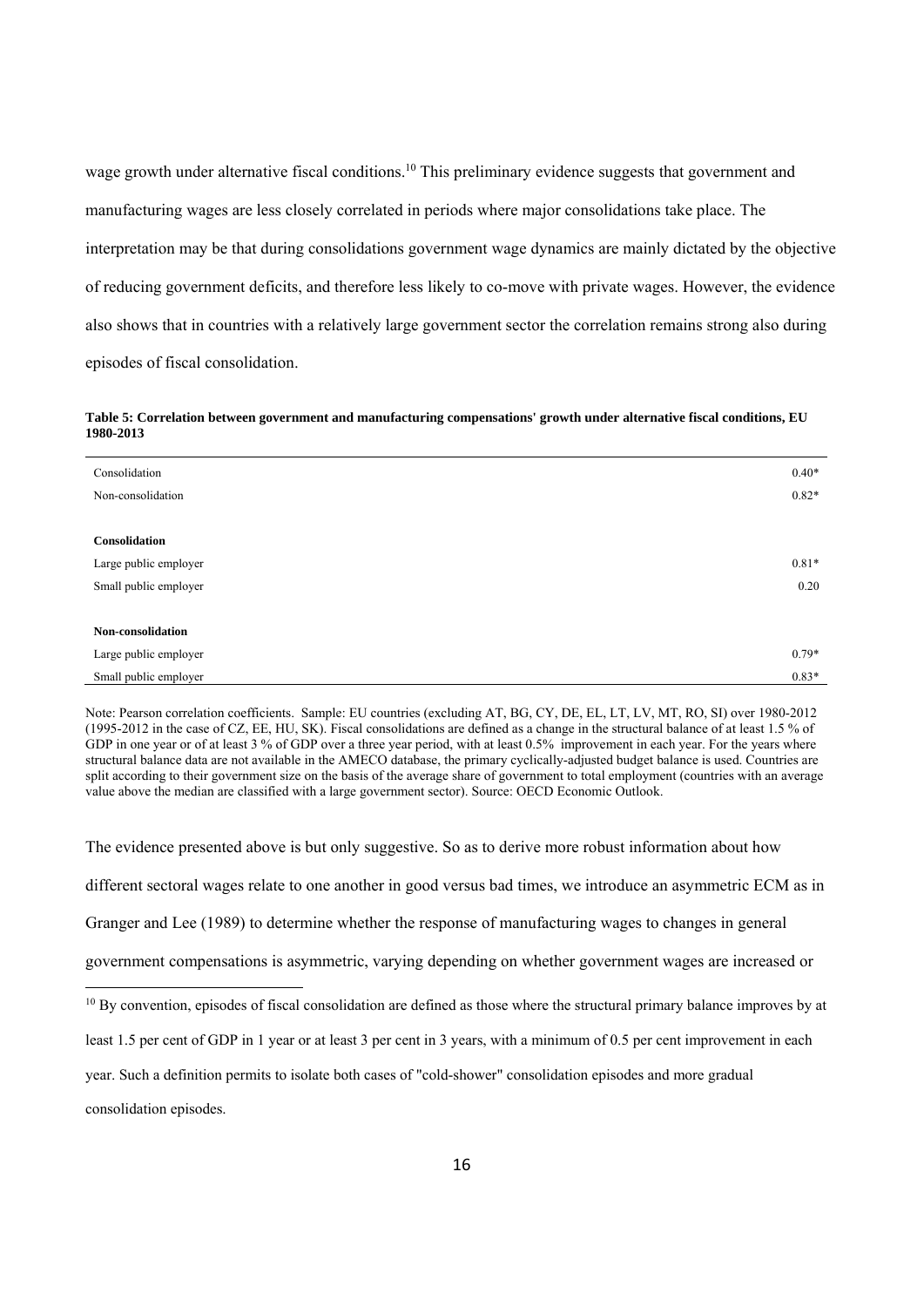cut. To do so, we use real instead of nominal compensations so as to have a sufficient number of negative values. We apply the same methodology as for previous specifications but split the error correction term into positive and negative values and run two separate (short-run) wage equations. The null hypothesis of symmetry would be rejected if the coefficients on the positive and negative values of the error correction term are significantly different. Table 6 presents the results. The coefficients on the positive and the negative values of the error correction term are not significantly different, which implies that a cut in real government compensations is transmitted to the labour market in the same way as an increase.11 We further split the group with negative values of the errors into large and small government sectors and find that, at least in normal times, the strength at which government wage cuts spill over to the export sector is not conditional on the size of the public sector.<sup>12</sup>

|                                                               | (1)                    | (2)         | (3)                        | (4)                        |
|---------------------------------------------------------------|------------------------|-------------|----------------------------|----------------------------|
|                                                               | Error correction model |             | Error correction model (-) |                            |
|                                                               | Positive               | Negative    | Large government<br>sector | Small government<br>sector |
| Dependent variable: manufacturing compensations, change (log) |                        |             |                            |                            |
|                                                               |                        |             |                            |                            |
| $\Delta$ real government compensations p.e.                   | $0.412**$              | $0.409**$   | $0.386*$                   | $0.413**$                  |
|                                                               | [7.392]                | [6.114]     | [3.078]                    | [7.143]                    |
| $\Delta$ productivity in manufacturing                        | $0.285**$              | $0.300**$   | $0.347**$                  | 0.222                      |
|                                                               | [3.497]                | [3.852]     | [4.409]                    | [1.547]                    |
| $\Delta$ unemployment rate                                    | $-0.00226*$            | $-0.00234$  | $-0.00347*$                | $-0.000848$                |
|                                                               | $[-2.205]$             | $[-1.641]$  | $[-2.414]$                 | $[-0.469]$                 |
| Lagged error correction term $(+)$                            | $-0.314**$             |             |                            |                            |
|                                                               | $[-2.963]$             |             |                            |                            |
| Lagged error correction term (-)                              |                        | $-0.330**$  | $-0.253+$                  | $-0.354**$                 |
|                                                               |                        | $[-4.296]$  | $[-2.257]$                 | $[-4.276]$                 |
| Constant                                                      | $0.0228**$             | $0.00974**$ | $0.0135**$                 | 0.00825                    |
|                                                               | [5.549]                | [4.193]     | [5.669]                    | [1.826]                    |
|                                                               |                        |             |                            |                            |

**Table 6: Asymmetric short-run relation between manufacturing and government compensations per employee, EU countries 1980-2013** 

<sup>11</sup> This is generally true also in the normal ECM. When running estimations (1) and (2) on real instead of nominal compensations, we do not obtain significantly different results except for the fact that there is no public-sector size effect neither in the long- nor in the short-run, which may allude to the fact that the long-term elasticity of manufacturing to government wages is significantly driven by second-round effects via inflation.

<sup>12</sup> Under fiscal stress, however, government and manufacturing wages tend to be better aligned when the public sector is relatively large (see Table 4).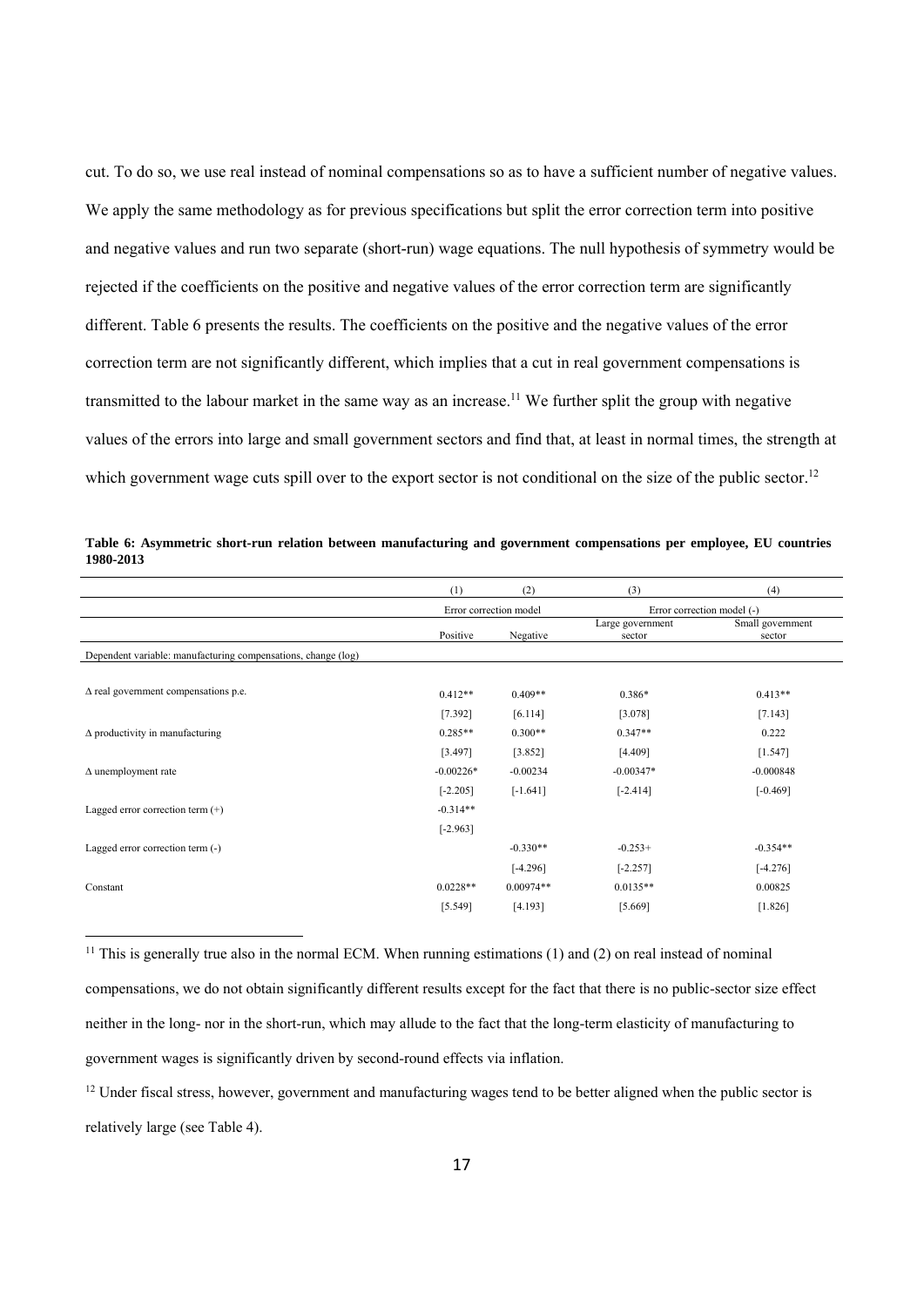| Observations                    | 407   | 407   | 193   | 214   |
|---------------------------------|-------|-------|-------|-------|
| R-squared                       | 0.314 | 0.319 | 0.429 | 0.255 |
| Number of countries             | 17    |       |       |       |
| Robust t-statistics in brackets |       |       |       |       |

Robust t-statistics in brackets<br>\*\*  $p<0.01$ , \*  $p<0.05$ , +  $p<0.1$ 

Estimation method: dynamic OLS with fixed effects and Newey West standard errors (not shown) and ECM with standard errors robust with respect to heteroskedasticity and non-independence within country clusters. Sample: EU countries, except AT, BG, CY, DE, EL, HR, LT, LV, MT, RO, SI.

#### **5. Conclusions**

We have found that there are significant inter-linkages between compensations in the general government and in the manufacturing sector both in the long- and in the short-run. The long-run relation between public and private wages is much stronger when the government is a large employer, a result that appears to be driven mainly by second-round effects via inflation. The other important finding is that in countries where government wages are set by collective bargaining, manufacturing wages tend to be better aligned with productivity and to be more responsive to unemployment, possibly because bargaining processes are generally closer to the market than unilateral government decisions. Finally, the reaction of manufacturing wages to changes in public wages is found to be symmetric. Such symmetry is unaffected by the size of the public sector. Nevertheless, under fiscal consolidation episodes, the two nominal wages are correlated only when the government is a large employer, possibly alluding to the effect on prices and wages of some types of expenditure-based fiscal consolidations.

The linkages highlighted here are not meant to capture causality, nevertheless they still offer some insights into understanding the possible labour market impact of changes in the government wage bill. Our evidence is suggestive of the fact that wage-bill-based fiscal consolidations can affect the external sector leading to competitiveness improvements and possibly to an adjustment of macroeconomic imbalances. By contrast, our analysis is unfit to quantify the extent to which the composition of budget consolidation contributes to cushioning negative output effects of fiscal adjustment via the demand channel. One secondary implication is that the sequencing of fiscal consolidations in a monetary union should be set in such a way to allows each member state to fully benefit from potential supply-side effects via the labour market.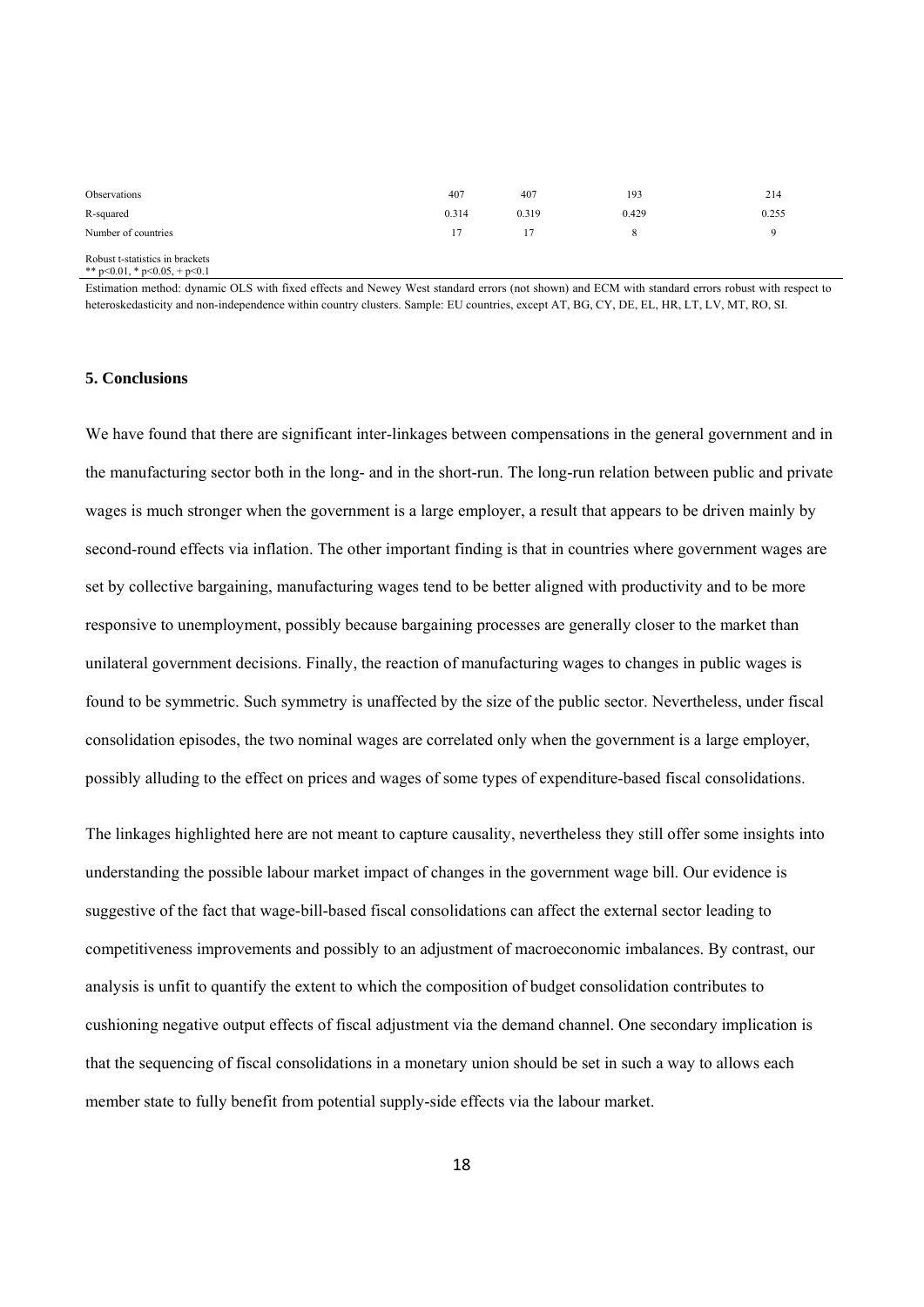#### **References**

Afonso A. and Gomes P. (2014), "Interactions between private and public sector wages", in: *Journal of Macroeconomics*, 39, A, 97-112.

Alesina A., Ardagna S., Perotti R. and Schiantarelli F. (2002), "Fiscal policy, profits, and investment", in: *American Economic Review*, 92(3), 571-589.

Alesina et al (1998), "The political economy of fiscal adjustments", in: *Brookings Papers on Economic Activity*, 1, 197-266.

Alesina A. and Perotti R. (1997), "The welfare state and competitiveness", in: *American Economic Review*, 87, 921-939.

Algan Y., Cahuc P. and A. Zylberberg (2002), "Public employment and labour market performance", in: *Economic Policy*, April.

Ardagna S. (2004), "Fiscal stabilizations: when do they work and why", in: *European Economic Review* 48, 1047-1074.

Ardagna S. (2007), "Fiscal policy in unionised labour markets", in: *Journal of Economic Dynamics and Control*, 31(5), 1498-1534.

Barrios S. and Langedijk S. (2010), "Fiscal consolidations with external imbalances", in: Barrios, Deroose, Langedijk, and Pench (eds), "External Imbalanced and Public Finances in the EU", *European Economy,*  Occasional Paper 66, 99-119.

Blanchard O. (2007), "Adjustment within the euro. The difficult case of Portugal", in: *Portuguese Economic Journal*, 6(1), 1-21.

Bluedorn J. and Leigh D. (2011), "Revisiting the twin deficits hypothesis: the effect of fiscal consolidation on the current account", in: *IMF Economic Review*, 59(4).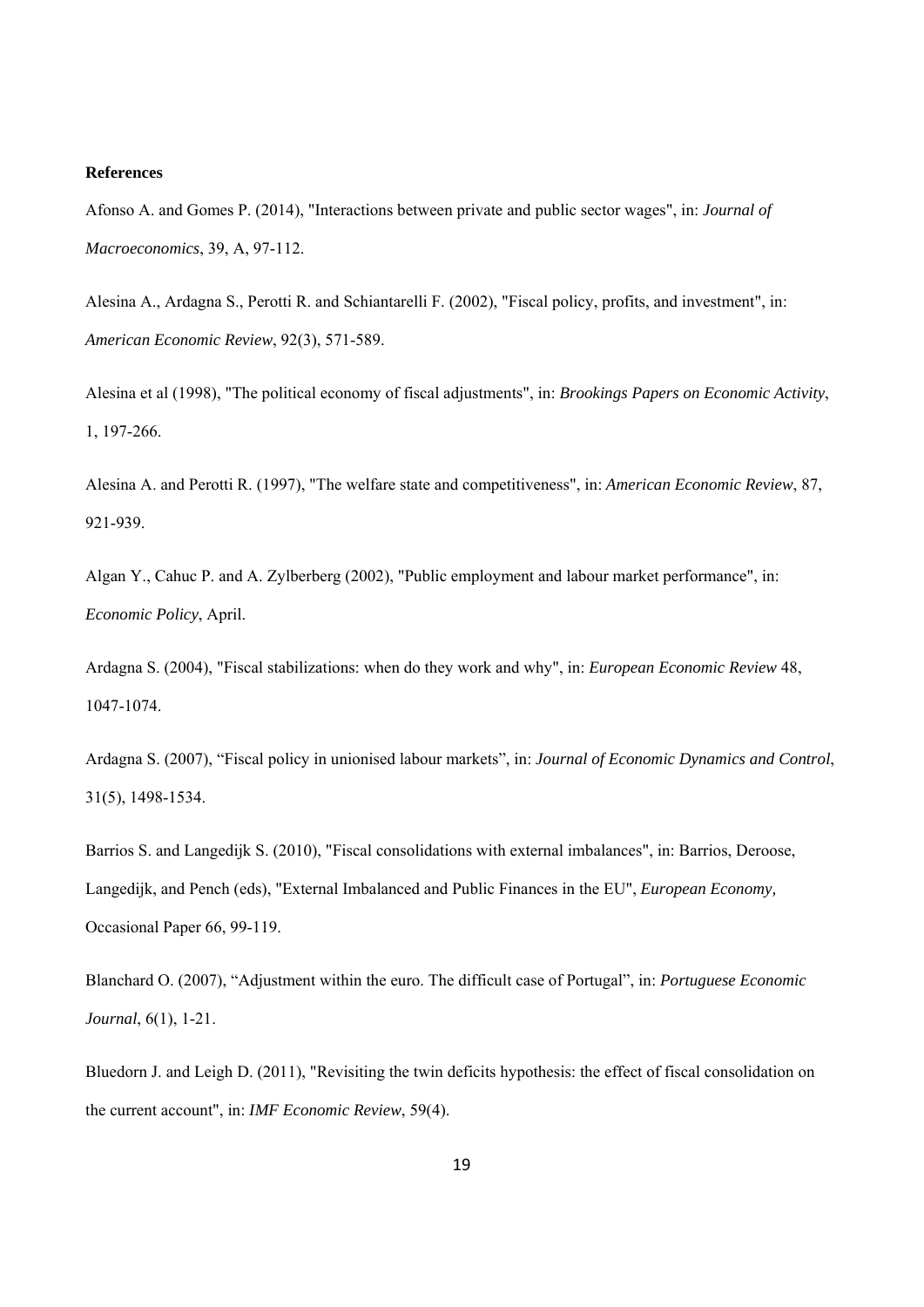Dickens R. and Manning A. (2004), "Spikes and spill-overs: the impact of the national minimum wage on the wage distribution in a low-wage sector", in: *The Economic Journal*, 114(494), C95-C101.

European Commission (2014), "Government wages and labour market outcomes", *European Economy,* Occasional Paper 190.

Fernandez-de Cordoba G., Perez J.J. and Torres J.L. (2012), "Public and private sector wages interactions in a general equilibrium model", in: *Public Choice*, 150(1), 309-326.

Finn M.G. (1998), "Cyclical effect of government's employment and goods purchases", in: *International Economic Review*, 39/3, 635-657.

Forni L. and Giordano R. (2003), "Employment in the Public Sector", CESIfo Working Paper 1085.

Giordano R. et al (2011), "The public sector pay gap in a selection of euro area countries", ECB Working Paper 1406, December.

Granger C.W.J. and Lee T.H. (1989), "Investigation of production, sales and inventory relationships using multicointegration and non-symmetric error correction models", in: *Journal of Applied Econometrics*, 4, 145- 159.

Holm-Hadulla F. et al (2010), "Public wages in the euro area: towards securing stability and competitiveness", ECB Occasional Paper 112, June.

Jackman R., Layard R. and S. Nickell (1992), *Unemployment*, Oxford University Press.

Lacroix R. and Dussault F. (1984), "The spillover effect of public-sector wage contracts in Canada", in: *The Review of Economics and Statistics*, 66(3), 509-512.

Lamo A., Perez J.J., Schuknecht L. (2013), "Are government wages interlinked with private sector wages", in: *Journal of Policy Modeling*, 35(5), 697-712.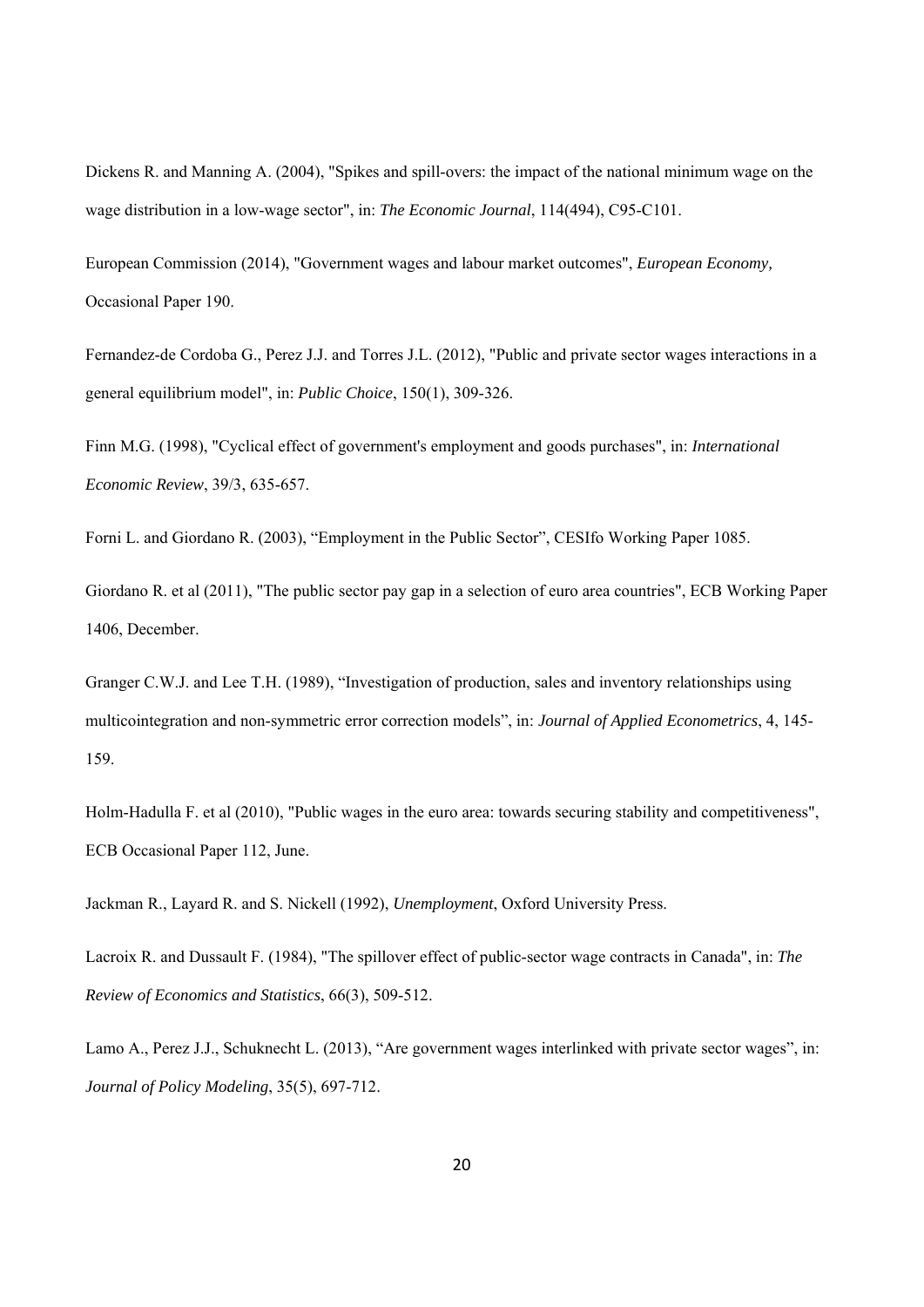Lamo A., Perez J.J., Schuknecht L. (2012), "Public or private sector wage leadership? An international perspective?" in: *Scandinavian Journal of Economics,* 114(1), 228-244.

Lamo A., Perez J.J., Schuknecht L. (2007), "The cyclicality of consumption, wages and employment of the public sector in the euro area", ECB Working Paper 757, May.

Lane P. and Perotti R. (2003), "The importance of composition of fiscal policy: evidence from different exchange rate regimes", in: *Journal of Public Economics*, 87(9-10), 2253-2279.

Lane P. and Perotti R. (1998), "The trade balance and fiscal policy in the OECD", in: *European Economic Review*, 42, 887-895.

Pappa, Evi (2005): .New-Keynesian or RBC Transmission? The Effects of Fiscal Shocks in Labour Markets, CEPR Discussion Paper No 5313.

Perez J.J. and Sanchez-Fuentes A.J. (2011), "Is there a signaling role for public wages? Evidence for the euro area based on macro data", in: *Empirical Economics*, 41(2), 421-445.

Perotti, R. (2007), "In search of the transmission mechanism of fiscal policy," NBER Macroeconomic Annual, MIT Press.

Perotti R. (1996), "Fiscal consolidation in Europe: composition matters", in: *The American Economic Review*, 86(2), 105-110.